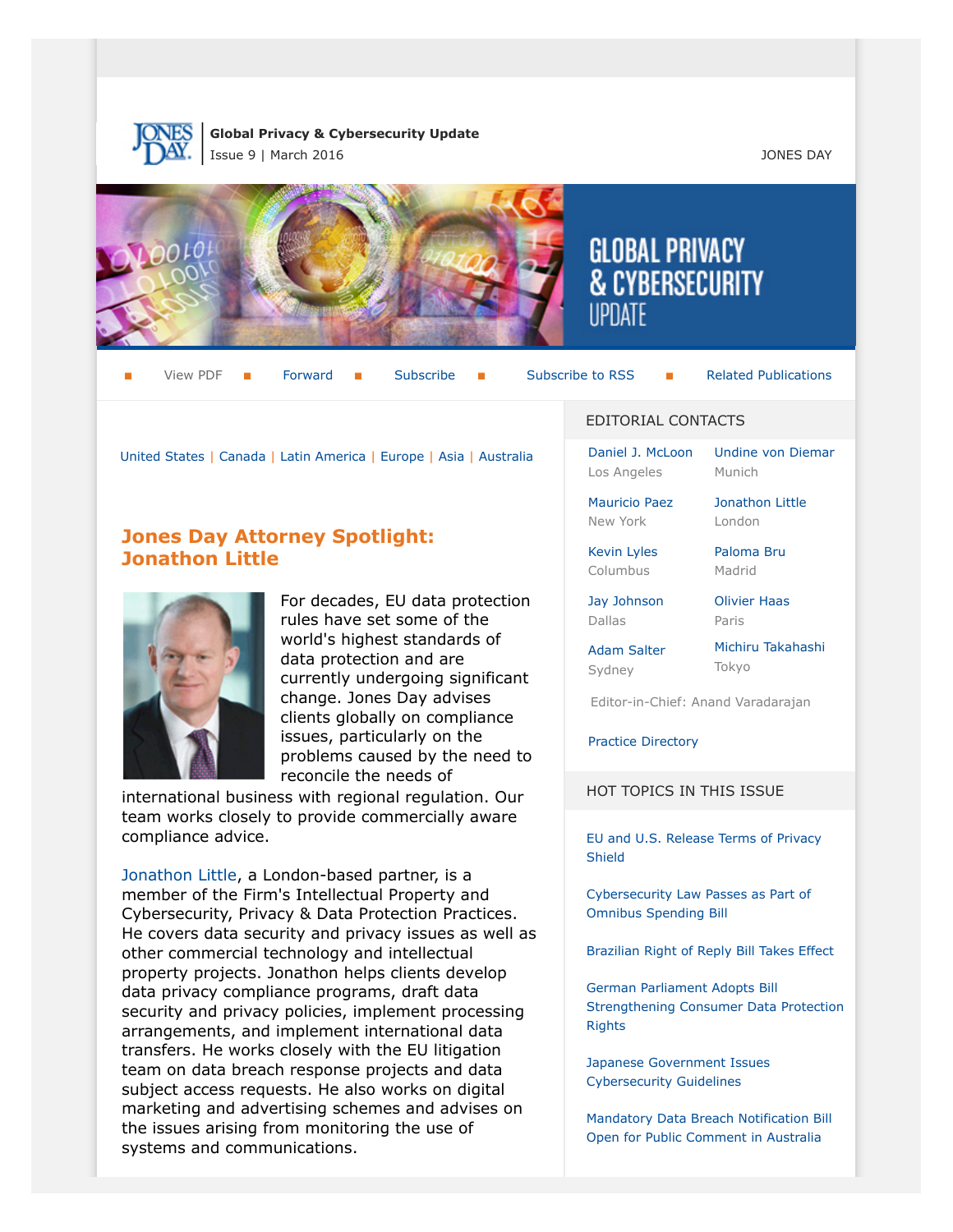# <span id="page-1-0"></span>**United States**

# Regulatory—Policy, Best Practices, and **Standards**

#### <span id="page-1-1"></span>**EU and U.S. Release Terms of Privacy Shield**

On February 29, the European Commission ("EC") and U.S. Department of Commerce released the full text of the [EU-U.S. Privacy Shield framework](https://www.commerce.gov/privacyshield). This release follows the [February 2 announcement](http://europa.eu/rapid/press-release_IP-16-216_en.htm) that EU and U.S. officials had reached an agreement to replace the recently invalidated Safe Harbor program ("Safe Harbor") with a more robust and comprehensive transatlantic data transfer scheme. The details of the Privacy Shield were released as part of a 128-page package that includes the enumeration of the Privacy Shield Principles, the terms of the new "Arbitral Model" that will be used to address certain unresolved data protection claims, and letters from various U.S. regulators. The EC also released a [draft "adequacy decision"](http://europa.eu/rapid/press-release_IP-16-433_en.htm) concluding that the Privacy Shield ensures an adequate level of protection for personal data transferred under its ambit and meets the standards of Directive 95/45/ EC. In particular, the EC emphasized the strengthened Principles, increased transparency obligations imposed on participating companies, new oversight and recourse mechanisms, and commitments from the United States that surveillance will be limited to what is strictly necessary.

#### **President Obama Establishes Commission on Enhancing National Cybersecurity as Part of Cybersecurity National Action Plan**

On February 9, President Obama announced the creation of a [Commission on Enhancing National](https://www.whitehouse.gov/the-press-office/2016/02/09/executive-order-commission-enhancing-national-cybersecurity) [Cybersecurity.](https://www.whitehouse.gov/the-press-office/2016/02/09/executive-order-commission-enhancing-national-cybersecurity) Comprising 12 members and led by the Federal Chief Information Security Officer, the Commission "is tasked with making detailed recommendations on actions that can be taken over the next decade to enhance cybersecurity awareness and protections throughout the private sector and at all levels of Government, to protect privacy, to maintain public safety and economic and national security, and to empower Americans to take better control of their digital security." These efforts are part of the President's [Cybersecurity National Action](https://www.whitehouse.gov/the-press-office/2016/02/09/fact-sheet-cybersecurity-national-action-plan) [Plan—](https://www.whitehouse.gov/the-press-office/2016/02/09/fact-sheet-cybersecurity-national-action-plan)a multifaceted strategy aimed at strengthening federal cybersecurity, improving incident response, and enhancing infrastructure security and resilience.

#### **House Subcommittee Seeks Industry Advice on Cybersecurity**

On January 8, cybersecurity professionals testified in a [hearing](https://science.house.gov/legislation/hearings/research-and-technology-subcommittee-and-oversight-subcommittee-hearing-cyber) before the House Science, Space and Technology Subcommittee on Research and

#### RECENT AND PENDING SPEAKING **ENGAGEMENTS**

*For more information on Jones Day speaking engagements, please contact one of the editorial contacts listed above.*

**Practical Tips to Avoid Cyber Risks and Understand the Legal Liability of "Smart" Devices**, ABA Webinar (May 3) **Jones Day Speaker**: [Jay Johnson](http://www.jonesday.com/jjohnson)

#### **Panel discussion on Update on the General Data Protection Regulation**, Jones Day, Frankfurt, Germany (Apr. 14) **Jones Day Speakers**: [Undine von Diemar](http://www.jonesday.com/uvondiemar), [Ted Kroke](http://www.jonesday.com/tkroke)

**[Securing the Connected Car: Privacy,](https://my.iapp.org/nc__event?id=a0l1a000000SOfCAAW) [Security and Self-Regulation](https://my.iapp.org/nc__event?id=a0l1a000000SOfCAAW)**, IAPP Global Privacy Summit 2016, Washington, D.C. (Apr.  $3 - 4$ )

**Jones Day Speaker**: [Mauricio Paez](http://www.jonesday.com/mfpaez)

**Latin America Cybersecurity and Privacy Symposium**, Jones Day, Miami, Florida (Apr. 1)

**Jones Day Speakers**: [Mauricio Paez,](http://www.jonesday.com/mfpaez) [Paloma Bru](http://www.jonesday.com/pbru), [Guillermo Larrea,](http://www.jonesday.com/glarrea) [Todd](http://www.jonesday.com/tmcclelland) [McClelland](http://www.jonesday.com/tmcclelland)

**[Incident Response Forum 2016](https://events.r20.constantcontact.com/register/eventReg?oeidk=a07ebdrz7m15f0d7107&oseq=&c=&ch=)**, Washington, D.C. (Mar. 31) **Jones Day Speaker: [Richard DeNatale](http://www.jonesday.com/rdenatale)** 

#### **[Internet of Things \(IoT\) National](http://shop.americanbar.org/ebus/ABAEventsCalendar/EventDetails.aspx?productId=227708283&term=Internet%20of%20things)**

**[Institute](http://shop.americanbar.org/ebus/ABAEventsCalendar/EventDetails.aspx?productId=227708283&term=Internet%20of%20things)**, ABA Section of Science & Technology Law, Washington, D.C. (Mar. 30–31) **Jones Day Speakers**: [Cynthia Cwik,](http://www.jonesday.com/chcwik) [Mauricio Paez](http://www.jonesday.com/mfpaez)

**[Data Breaches in Healthcare:](https://www.straffordpub.com/products/data-breaches-in-healthcare-responding-to-skyrocketing-cyber-attacks-2016-03-24) [Responding to Skyrocketing Cyber](https://www.straffordpub.com/products/data-breaches-in-healthcare-responding-to-skyrocketing-cyber-attacks-2016-03-24) [Attacks](https://www.straffordpub.com/products/data-breaches-in-healthcare-responding-to-skyrocketing-cyber-attacks-2016-03-24)**, Strafford Webinar (Mar. 24) **Jones Day Speakers**: [Richard DeNatale,](http://www.jonesday.com/rdenatale) [Todd McClelland](http://www.jonesday.com/tmcclelland)

**EU Privacy Laws and Implications for Implementing Health and Safety Programs**, European Union Health, Safety & Environment Forum, Brussels, Belgium (Mar. 24)

**Jones Day Speaker**: [Undine von Diemar](http://www.jonesday.com/uvondiemar)

**Dealing With Crisis—Cybersecurity and Data Breaches: The Risk of Regulatory Enforcement Actions and Litigation**, 2016 Executive Roundtable Series, Jones Day, Washington, D.C. (Feb. 25) **Jones Day Speaker**: [Jay Johnson](http://www.jonesday.com/jjohnson)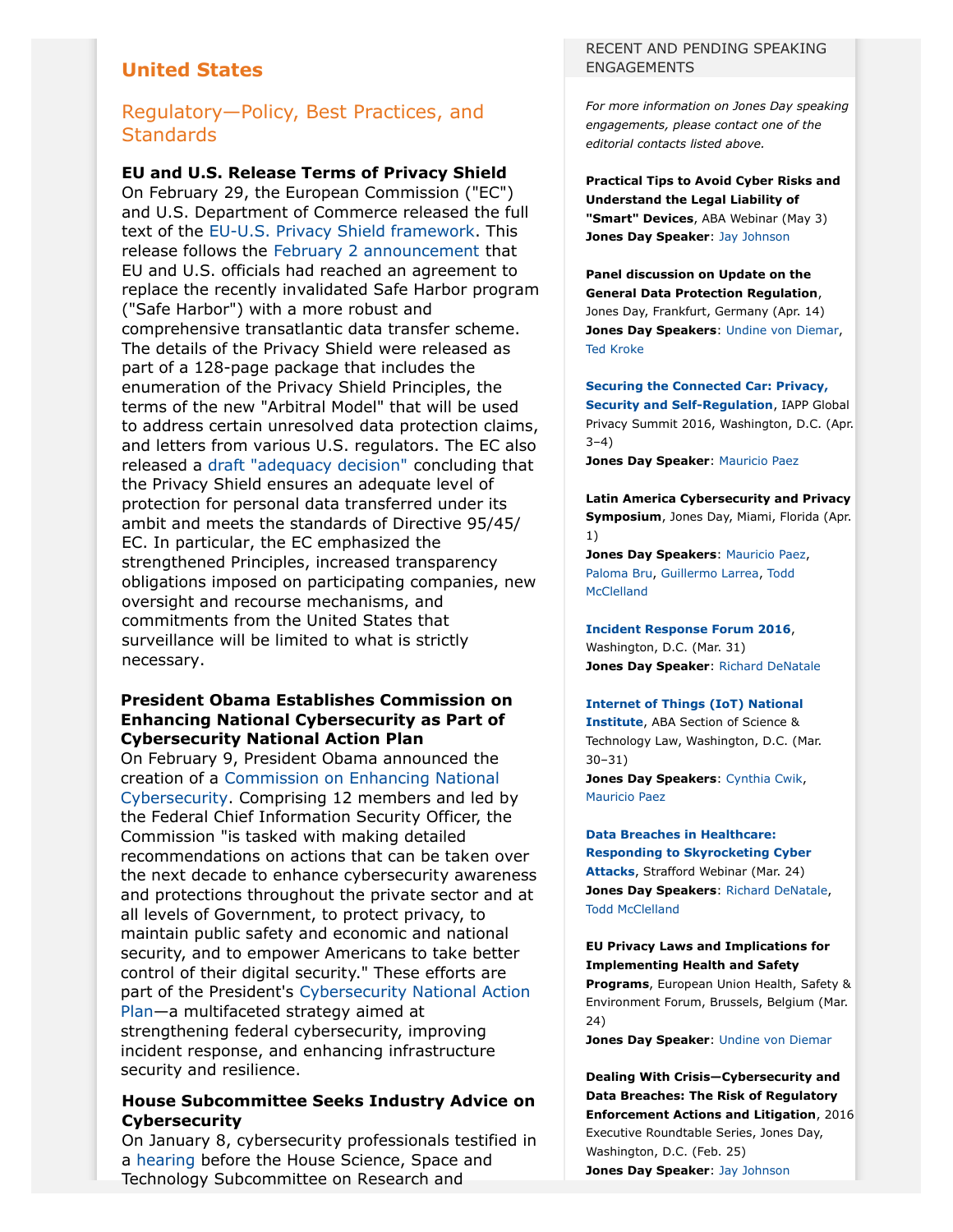Technology titled *Cybersecurity: What the Federal Government Can Learn from the Private Sector*. Industry representatives urged the federal government to increase spending on cybersecurity and education efforts for policymakers to keep pace with current industry efforts.

#### **Commission Urges Congress to Limit China's Access to U.S. Markets**

On November 17, 2015, the U.S.–China Economic and Security Review Commission issued its [2015](http://origin.www.uscc.gov/sites/default/files/annual_reports/2015%20Annual%20Report%20to%20Congress.PDF) [Annual Report](http://origin.www.uscc.gov/sites/default/files/annual_reports/2015%20Annual%20Report%20to%20Congress.PDF) to Congress. The Commission urged lawmakers to adopt new reciprocal measures restricting Chinese investment and allowing U.S. businesses to "hack back" in response to statesponsored cyber espionage against U.S. companies and a series of new laws restricting foreign companies' access to China's market.

# Regulatory—Critical Infrastructure

#### **NCCoE Asks Vendors to Help Secure Wireless Medical Devices**

On January 28, the National Cybersecurity Center of Excellence ("NCCoE") at the National Institute of Standards and Technology ("NIST") [invited](http://www.nist.gov/itl/acd/nccoe-seeks-vendors-to-help-secure-wireless-medical-devices.cfm) [technology vendors](http://www.nist.gov/itl/acd/nccoe-seeks-vendors-to-help-secure-wireless-medical-devices.cfm) "interested in working on a standards-based example solution, or reference design, to work with the center and to provide commercially available products and services as modules in the end-to-end example solution." Currently, NCCoE is developing example cybersecurity solutions to shield wireless infusion pumps delivering intravenous medication from unintentional errors or unauthorized access. In December 2015, NCCoE released a [white paper](https://nccoe.nist.gov/sites/default/files/nccoe/HIT_Medical_Device_Use_Case_Dec2015_0.pdf) discussing the challenges and potential solution requirements needed to better secure infusion pumps on an enterprise network.

#### **NIST Seeks Comments on Computer Security Publication on Randomness**

On January 27, NIST announced that it is [seeking](http://www.nist.gov/itl/csd/nist-requests-comments-on-computer-security-publication-on-randomness.cfm) [public comment](http://www.nist.gov/itl/csd/nist-requests-comments-on-computer-security-publication-on-randomness.cfm) on its latest draft of a publication intended to help computer security experts use randomness to protect sensitive data. The Second Draft of Special Publication (SP) 800-90B, Recommendation for the Entropy Sources Used for Random Bit Generation, "aims to help security specialists judge whether the source of random numbers they use as part of the data encryption process is sufficiently unpredictable." NIST requests public comments on the draft document by May 9.

#### **NIST Invites Feedback on Cybersecurity Framework Use**

On December 10, 2015, NIST issued a [Request for](http://www.nist.gov/itl/acd/20151210rfi.cfm) [Information](http://www.nist.gov/itl/acd/20151210rfi.cfm) on its [cybersecurity framework,](http://www.nist.gov/cyberframework/index.cfm) possible changes, and future governance. NIST identified

**Legal Cybersecurity Landscape for Oil & Gas Companies: The Potential Coalescence of Best Practices into an Applicable Standard of Care**, Utilities & Energy Compliance & Ethics Conference, Society of Corporate Compliance & Ethics, Houston, Texas (Feb. 22) **Jones Day Speaker**: [Jay Johnson](http://www.jonesday.com/jjohnson)

**Cybersecurity in 2016**, 38th Annual Conference on Securities and Business Law, The University of Texas School of Law, Dallas, Texas (Feb. 11) **Jones Day Speaker**: [Jay Johnson](http://www.jonesday.com/jjohnson)

**Federal Financial Institutions Examination Council Cybersecurity Assessment Tool Workshop**, Jones Day, Washington, D.C. (Jan. 25–26) **Jones Day Speakers**: [Lisa Ledbetter,](http://www.jonesday.com/lledbetter) [Mauricio Paez,](http://www.jonesday.com/mfpaez) [Al Rota](http://www.jonesday.com/ajrota)

**Doing More With Less: Preventing & Managing Digital and Financial Fraud in a Down Commodities Market**, BDO, Houston, Texas (Dec. 11, 2015) **Jones Day Speaker**: [Jay Johnson](http://www.jonesday.com/jjohnson)

RECENT AND PENDING PUBLICATIONS

*For more information on Jones Day's publications, please contact one of the editorial contacts listed above.*

**The California Attorney General Recommends Minimum Standards for Reasonable Security Measures under California's Data Protection Law**, *The Recorder* (Apr.) **Authors**: [Greg Silberman,](http://www.jonesday.com/gpsilberman) [Jessica Sawyer](http://www.jonesday.com/jsawyer)

**Text Messages: Recovery & Use in Litigation**, Dallas Bar Association Headnotes (Mar.) **Author**: [Jay Johnson](http://www.jonesday.com/jjohnson)

**[IRS Warns of Phishing Scam Involving](http://www.jonesday.com/irs-warns-of-phishing-scam-involving-tax-related-information-03-09-2016/) [Tax-Related Information](http://www.jonesday.com/irs-warns-of-phishing-scam-involving-tax-related-information-03-09-2016/)**, Jones Day Publications (Mar.) **Authors**: [Justin Herdman,](http://www.jonesday.com/jherdman) [Todd McClelland,](http://www.jonesday.com/tmcclelland) [Jay Johnson](http://www.jonesday.com/jjohnson)

**[Save Your Data and Your Dollars: Tips to](http://www.jonesday.com/save-your-data-and-your-dollars-tips-to-prevent-ransomware-from-holding-your-company-hostage-02-25-2016/) [Prevent "Ransomeware" from Holding](http://www.jonesday.com/save-your-data-and-your-dollars-tips-to-prevent-ransomware-from-holding-your-company-hostage-02-25-2016/) [Your Company Hostage](http://www.jonesday.com/save-your-data-and-your-dollars-tips-to-prevent-ransomware-from-holding-your-company-hostage-02-25-2016/)**, Jones Day Publications (Feb.)

**Authors**: [Jeff Rabkin](http://www.jonesday.com/jrabkin), [James Dutro,](http://www.jonesday.com/jdutro) [Daniel](http://www.jonesday.com/djmcloon) [McLoon,](http://www.jonesday.com/djmcloon) [Mauricio Paez](http://www.jonesday.com/mfpaez), [Michael Morgan](http://www.jonesday.com/mgmorgan), [Colin](http://www.jonesday.com/cleary) [Leary](http://www.jonesday.com/cleary), [Alexandra McDonald](http://www.jonesday.com/amcdonald)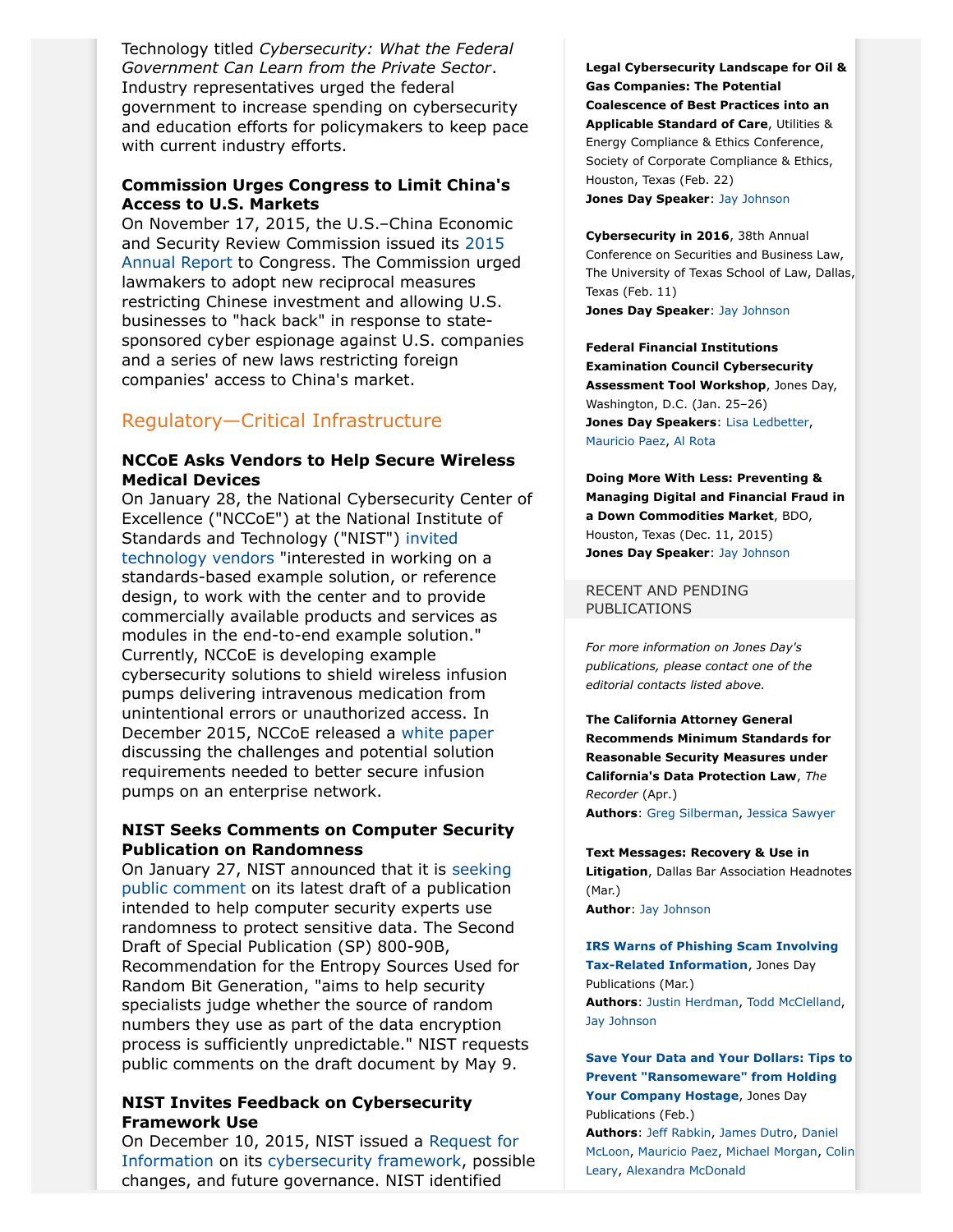specific areas for feedback, including how best practices are being shared, the relative value of different parts of the framework, suggested updates, and long-term management of the framework.

#### **NCCoE Seeks Comments on Data Integrity Project**

On November 24, 2015, the NCCoE [invited](http://www.nist.gov/itl/acd/ncce/20151124data.cfm) [comments](http://www.nist.gov/itl/acd/ncce/20151124data.cfm) on a new project to help organizations prepare for and recover from cyber attacks. NIST issued a [draft whitepaper](https://nccoe.nist.gov/sites/default/files/nccoe/NCCoE_Data_Integrity_Project_Description.pdf) describing the project and "the technical challenges of ensuring accurate and complete back-up data when recovering systems after an attack."

# Regulatory—Retail

#### **California Attorney General Releases Data Breach Report**

On February 16, the California Attorney General released its [Data Breach Report,](https://oag.ca.gov/breachreport2016) analyzing the 657 data breaches reported to the Attorney General's office from 2012 to 2015. According to the report, the majority of the reported breaches were the result of security failures. *For further discussion on the Data Breach Report, see the* [Jones Day Alert](http://www.jonesday.com/california-attorney-general-releases-data-breach-report-02-23-2016/)*.*

#### **FTC Issues Recommendations to Businesses on Use of Big Data**

In January, the Federal Trade Commission ("FTC") reported recommendations to businesses about the fair use of big data. The report, [Big Data: A Tool for](https://www.ftc.gov/system/files/documents/reports/big-data-tool-inclusion-or-exclusion-understanding-issues/160106big-data-rpt.pdf) [Inclusion or Exclusion? Understanding the Issues,](https://www.ftc.gov/system/files/documents/reports/big-data-tool-inclusion-or-exclusion-understanding-issues/160106big-data-rpt.pdf) highlights the ways in which businesses can use big data to provide benefits to underserved consumers. However, citing the Fair Credit Reporting Act, the FTC Act, and equal opportunity laws, the FTC also warned against using big data-derived biases or inaccuracies about certain groups to target consumers for unfair business practices like fraud or denial of credit opportunities.

#### **FTC Approves New COPPA Parental Consent Method**

On November 19, 2015, the FTC [approved](https://www.ftc.gov/news-events/press-releases/2015/11/ftc-grants-approval-new-coppa-verifiable-parental-consent-method) the use of "face match to verified photo identification" ("FVMPI") as a method to obtain parental consent for the collection of children's personal information, as required by the Children's Online Privacy Protection Act ("COPPA"). Before allowing use of online services requiring parental consent, the FVMPI method prompts parents to take a photo of themselves. That photo is then analyzed to confirm that it is a live photo and is compared to an identification photo of the parent that has been analyzed for authenticity.

# Regulatory—Defense, National Security, and

**[California Attorney General Releases](http://www.jonesday.com/california-attorney-general-releases-data-breach-report-02-23-2016/) [Data Breach Report](http://www.jonesday.com/california-attorney-general-releases-data-breach-report-02-23-2016/)**, Jones Day Publications (Feb.) **Authors**: [Daniel McLoon](http://www.jonesday.com/djmcloon), [Jeff Rabkin,](http://www.jonesday.com/jrabkin) [Greg](http://www.jonesday.com/gpsilberman) [Silberman,](http://www.jonesday.com/gpsilberman) [Michael Morgan,](http://www.jonesday.com/mgmorgan) [Jessica Sawyer](http:///C:/Users/jp325426/AppData/Local/Interwoven/NRPortbl/NAI/JP325426/Jessica%20Sawyer)

#### **[Data Breaches Are on the Rise in](http://www.jonesday.com/data-breaches-are-on-the-rise-in-australia-what-if-it-happens-to-you-02-18-2016/)**

**[Australia: What if it Happens to You?](http://www.jonesday.com/data-breaches-are-on-the-rise-in-australia-what-if-it-happens-to-you-02-18-2016/)**, Jones Day Publications (Feb.) **Authors**: [Adam Salter](http://www.jonesday.com/asalter), Peter Brabant, Nicola Walker

#### **["EU-U.S. Privacy Shield" to Replace](http://www.jonesday.com/eu-us-privacy-shield-to-replace-safe-harbor-02-04-2016/) ["Safe Harbor,"](http://www.jonesday.com/eu-us-privacy-shield-to-replace-safe-harbor-02-04-2016/)** Jones Day Publications

(Feb.) **Authors**: [Mauricio Paez](http://www.jonesday.com/mfpaez), [Undine von Diemar,](http://www.jonesday.com/uvondiemar) [Jonathon Little](http://www.jonesday.com/jrlittle), [Elizabeth Robertson](http://www.jonesday.com/erobertson), [Paloma](http://www.jonesday.com/pbru) [Bru,](http://www.jonesday.com/pbru) [Olivier Haas](http://www.jonesday.com/ohaas), [Laurent De Muyter](http://www.jonesday.com/ldemuyter),

[Jennifer Everett](http://www.jonesday.com/jeverett), [Michael La Marca](http://www.jonesday.com/mlamarca)

**Interview with Paloma Bru about the Safe Harbor Decision (***La privacidad de los datos de empresas de la UE, en el aire***)**, Expansión (Jan.) **Jones Day attorney interviewed**: [Paloma](http://www.jonesday.com/pbru) [Bru](http://www.jonesday.com/pbru)

**International Data Transfers under the General Data Protection Regulation—What Can We Expect to Face Then? (***Internationaler Datentransfer unter der Datenschutzgrundverordnung—Was kommt da auf uns zu***?)**, German Federal Association of Data Protection Officers (*Berufsverband der Datenschutzbeauftragten Deutschlands—BvD*) (Jan.) Author: [Undine von Diemar](http://www.jonesday.com/uvondiemar)

**[Revised DFARS Interim Rule Regarding](http://www.jonesday.com/revised-dfars-interim-rule-regarding-cybersecurity-responds-to-industry-concerns-01-20-2016/) [Cybersecurity Responds to Industry](http://www.jonesday.com/revised-dfars-interim-rule-regarding-cybersecurity-responds-to-industry-concerns-01-20-2016/) [Concerns](http://www.jonesday.com/revised-dfars-interim-rule-regarding-cybersecurity-responds-to-industry-concerns-01-20-2016/)**, Jones Day Publications (Jan.) **Authors**: [Peter Garvin,](http://www.jonesday.com/pgarvin) [Andrew Jackson](http://www.jonesday.com/ajackson), [Fernand Lavallee](http://www.jonesday.com/flavallee), [Todd McClelland,](http://www.jonesday.com/tmcclelland) [Mauricio](http://www.jonesday.com/mfpaez) [Paez,](http://www.jonesday.com/mfpaez) [Jeff Rabkin](http://www.jonesday.com/jrabkin), [Grant Willis](http://www.jonesday.com/ghwillis), [Grayson](http://www.jonesday.com/gyeargin) [Yeargin](http://www.jonesday.com/gyeargin), [Jay Johnson](http://www.jonesday.com/jjohnson), [Chad Dorr](http://www.jonesday.com/cdorr)

**[Proposed Cybersecurity Disclosure Act](http://www.jonesday.com/proposed-cybersecurity-disclosure-act-shows-deep-misunderstanding-of-the-role-of-the-board-of-directors-12-28-2015/) [Shows Deep Misunderstanding of the](http://www.jonesday.com/proposed-cybersecurity-disclosure-act-shows-deep-misunderstanding-of-the-role-of-the-board-of-directors-12-28-2015/) [Role of Board of Directors](http://www.jonesday.com/proposed-cybersecurity-disclosure-act-shows-deep-misunderstanding-of-the-role-of-the-board-of-directors-12-28-2015/)**, Jones Day Publications (Dec. 2015) **Authors**: [Mauricio Paez](http://www.jonesday.com/mfpaez), [Randi Lesnick,](http://www.jonesday.com/rclesnick) [Michael La Marca](http://www.jonesday.com/mlamarca)

**[Agreement Reached on the European](http://www.jonesday.com/agreement-reached-on-the-european-reform-of-data-protection-12-17-2015/) [Reform of Data Protection](http://www.jonesday.com/agreement-reached-on-the-european-reform-of-data-protection-12-17-2015/)**, Jones Day Publications (Dec. 2015) **Authors**: [Mauricio Paez](http://www.jonesday.com/mfpaez), [Undine von Diemar,](http://www.jonesday.com/uvondiemar) [Jonathon Little](http://www.jonesday.com/jrlittle), [Elizabeth Robertson](http://www.jonesday.com/erobertson), [Paloma](http://www.jonesday.com/pbru) [Bru,](http://www.jonesday.com/pbru) [Olivier Haas](http://www.jonesday.com/ohaas), [Laurent De Muyter](http://www.jonesday.com/ldemuyter)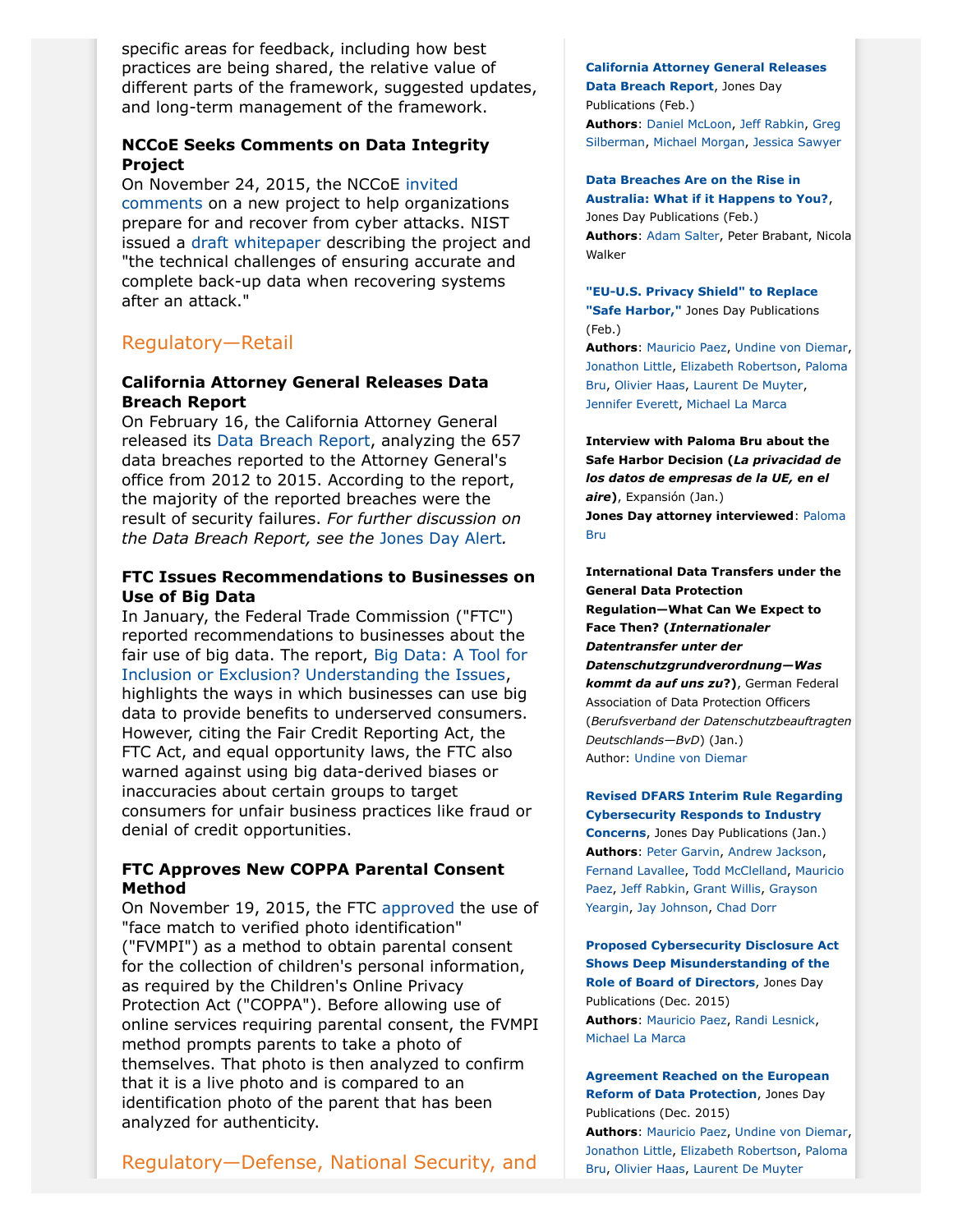# Economic Espionage

#### **Baseball Executive Pleads Guilty to Hacking Another Team's Computer System**

On January 8, a former baseball executive pled guilty to two counts of unauthorized access of a protected computer in violation of 18 U.S.C. §§  $(a)(2)(C)$  and  $(c)(2)(B)(iii)$ . The executive admitted to using his knowledge of a former coworker's password to gain access to the former coworker's new email account and proprietary database account at the coworker's new baseball team.

#### **Department of Defense Revises DFARS Interim Rule**

On December 30, 2015, the Department of Defense ("DOD") [revised the Defense Federal Acquisition](http:///C:/Users/jp325426/AppData/Local/Interwoven/NRPortbl/NAI/JP325426/the%20Department%20of%20Defense%20(%22DOD%22)) [Regulations Supplement \("DFARS"\) interim rule](http:///C:/Users/jp325426/AppData/Local/Interwoven/NRPortbl/NAI/JP325426/the%20Department%20of%20Defense%20(%22DOD%22)) on required cybersecurity measures for defense contractors.

**[EU Reaches Agreement on Cybersecurity](http://www.jonesday.com/EU-Reaches-Agreement-on-Cybersecurity-Rules-12-15-2015) [Rules](http://www.jonesday.com/EU-Reaches-Agreement-on-Cybersecurity-Rules-12-15-2015)**, Jones Day Publications (Dec. 2015) **Authors**: [Mauricio Paez](http://www.jonesday.com/mfpaez), [Undine von Diemar,](http://www.jonesday.com/uvondiemar) [Paloma Bru](http://www.jonesday.com/pbru), [Jonathon Little](http://www.jonesday.com/jrlittle), [Olivier Haas](http://www.jonesday.com/ohaas), [Laurent De Muyter](http://www.jonesday.com/ldemuyter)

**[New Decision Raises the Bar for FTC](http://www.jonesday.com/New-Decision-Raises-the-Bar-for-FTC-Enforcement-Actions-Over-Data-Security-Practices-11-18-2015) [Enforcement Actions Over Data Security](http://www.jonesday.com/New-Decision-Raises-the-Bar-for-FTC-Enforcement-Actions-Over-Data-Security-Practices-11-18-2015) [Practices](http://www.jonesday.com/New-Decision-Raises-the-Bar-for-FTC-Enforcement-Actions-Over-Data-Security-Practices-11-18-2015)**, Jones Day Publications (Dec. 2015)

**Authors**: [Michael Morgan](http://www.jonesday.com/mgmorgan), [Todd McClelland](http://www.jonesday.com/tmcclelland), [Mauricio Paez,](http://www.jonesday.com/mfpaez) [Jeff Rabkin](http://www.jonesday.com/jrabkin), [Greg Silberman,](http://www.jonesday.com/gpsilberman) [Jay Johnson](http://www.jonesday.com/jjohnson), [Jessica Sawyer](http://www.jonesday.com/jsawyer), [Alexandria](http://www.jonesday.com/aordway) **[Ordway](http://www.jonesday.com/aordway)** 

As published in August 2015, the revised DFARS clause 252.204-7012 required contractors to provide "Adequate Security" for Covered Defense Information by implementing the security requirements of the NIST Special Publication 800-171, "Protecting Controlled Unclassified Information in Nonfederal Information Systems and Organizations." After publishing that rule, the DOD issued a class deviation allowing contractors up to nine months for implementation of security requirements. The December 30, 2015, Interim Rule gives contractors additional time to implement the requirements of NIST SP 800-171 and incorporates a number of changes that will affect contractors' cybersecurity compliance policies. *For further discussion on the revised DFARS interim rule, see the* [Jones Day Alert](http://www.jonesday.com/revised-dfars-interim-rule-regarding-cybersecurity-responds-to-industry-concerns-01-20-2016/)*.*

#### **FBI Director Names New Executive Assistant Director of Criminal, Cyber, Response, and Services Branch**

On December 1, 2015, the FBI Director [named](https://www.fbi.gov/news/pressrel/press-releases/randall-c.-coleman-named-executive-assistant-director-of-the-criminal-cyber-response-and-services-branch) a new Executive Assistant Director of the Criminal, Cyber, Response, and Services Branch, which oversees all of the FBI's cyber investigations.

#### **Assistant Attorney General Discusses CFAA at Law Review Symposium**

On November 6, 2015, the Principal Deputy Assistant Attorney General [discussed](http://www.justice.gov/opa/speech/principal-deputy-assistant-attorney-general-david-bitkower-delivers-keynote-address) the Department of Justice's use of the Computer Fraud and Abuse Act ("CFAA") at a recent law review symposium, explaining the factors guiding prosecutorial discretion and successful and unsuccessful prosecutions. In response to the unsuccessful prosecutions, he outlined proposed CFAA amendments, such as expanding the definition of "exceeds authorized access" and requiring proof that the hacker obtained information worth at least \$5,000.

# Regulatory—Financial Services

# **FINRA Urges Investors to Understand Brokerage Firm's Cybersecurity Practices**

On January 14, the Financial Industry Regulatory Authority ("FINRA") issued an [investor](http://www.finra.org/investors/alerts/keeping-your-account-secure-tips-protecting-your-financial-information) [alert](http://www.finra.org/investors/alerts/keeping-your-account-secure-tips-protecting-your-financial-information) encouraging investors to evaluate the cybersecurity measures protecting their financial accounts. In the alert, FINRA lays out a series of steps that investors can take to protect themselves, including using wireless connections wisely, not responding to emails requesting personal information, and securing confidential documents.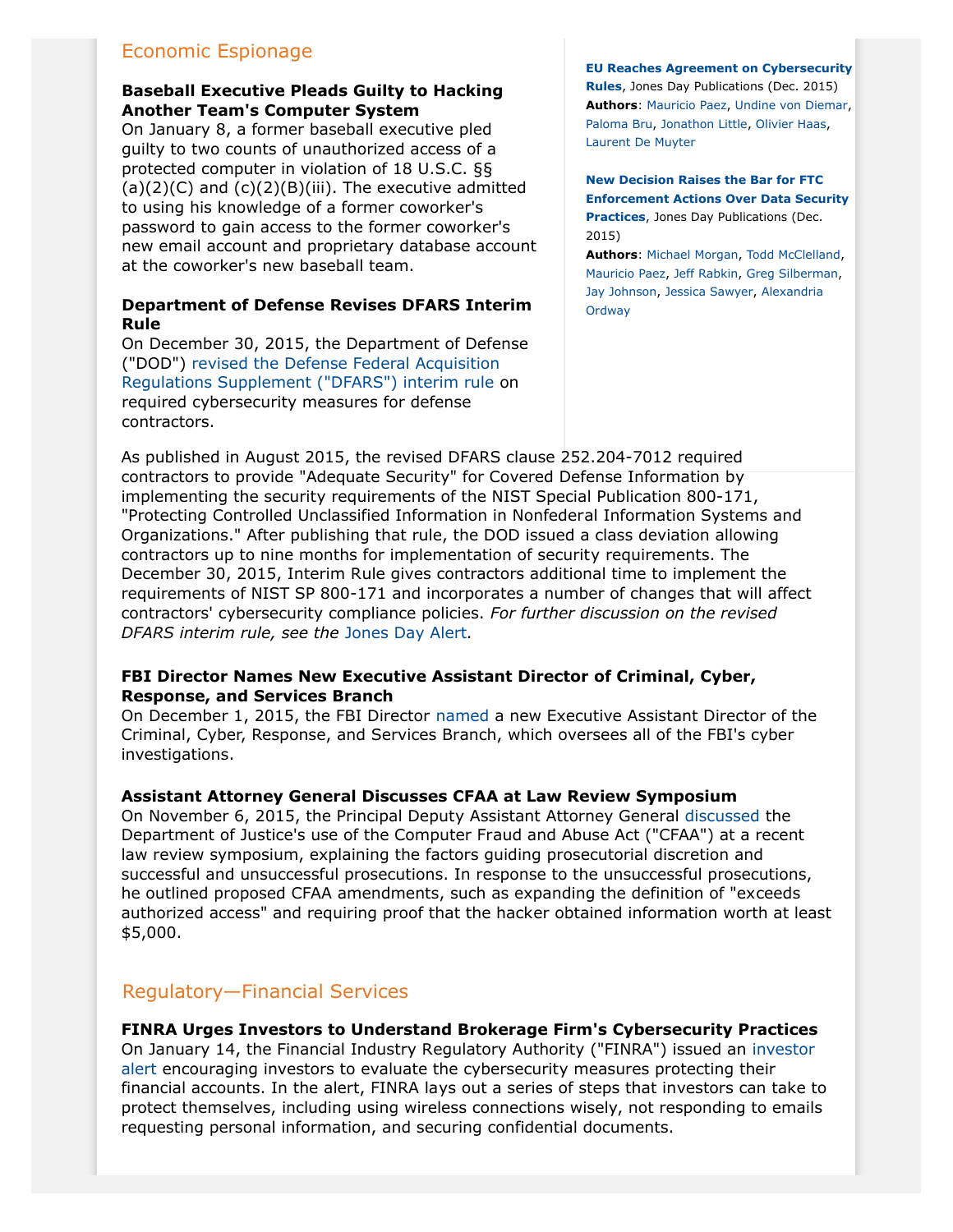#### **SEC and FINRA Identify Cybersecurity as 2016 Examination Priorities**

On January 5, FINRA released its annual [Regulatory and Examination Priorities Letter](http://www.finra.org/sites/default/files/2016-regulatory-and-examination-priorities-letter.pdf), identifying cybersecurity as one of its enforcement priorities. In light of the "evolving nature of cyber threats," the regulator stated that it would review firms' approaches to cybersecurity risk management, focusing on topics like "governance, risk assessment, technical controls, incident response, vendor management, data loss prevention, and staff training." Likewise, on January 11, the Securities and Exchange Commission ("SEC") Office of Compliance Inspections and Examinations ("OCIE") announced its [examination](https://www.sec.gov/about/offices/ocie/national-examination-program-priorities-2016.pdf) [priorities](https://www.sec.gov/about/offices/ocie/national-examination-program-priorities-2016.pdf) for 2016. As it did in 2015, OCIE listed cybersecurity as a key initiative. The SEC stated that it will continue "to examine broker-dealers' and investment advisers' cybersecurity compliance and controls" by "testing and assessments of firms' implementation of procedures and controls."

#### **SEC Seeks Exemption from Warrant Requirement in Email Privacy Bill**

At a December 1, 2015, [hearing](http://judiciary.house.gov/index.cfm/hearings?ID=5EF9186D-CCF3-4460-B72A-4025EC98C4BE) before the House Judiciary Committee, the SEC advocated for a warrant exemption carve-out in the [Email Privacy Act](https://www.congress.gov/114/bills/hr699/BILLS-114hr699ih.pdf). The proposal provides an update to the 1986 Electronic Communications Privacy Act, which allows the government to use a subpoena, rather than a warrant, to obtain from internet companies electronic communications more than 180 days old.

#### **State Attorneys General Urge PIN Requirement for Chip Cards**

On November 16, 2015, the Attorneys General from Connecticut, Illinois, Maine, Massachusetts, New York, Rhode Island, Vermont, Washington, and the District of Columbia joined in a [letter](http://www.ct.gov/ag/lib/ag/press_releases/2015/20151116_chipandpinmultistateletter.pdf) to the top officials at several banks and payment card companies urging quick adoption of chip and PIN technology.

#### **New York Financial Regulator Proposes Cybersecurity Rules**

On November 9, 2015, former Acting New York Superintendent of Financial Services [requested input](http://www.dfs.ny.gov/about/letters/pr151109_letter_cyber_security.pdf) from federal and state regulators on proposed rules from the New York State Department of Financial Services designed to protect customer account information and financial institutions' information technology systems. The rules would, among other things, require banks and insurers to conduct annual penetration testing and designate a qualified employee to serve as chief information security officer responsible for overseeing, implementing, and enforcing cybersecurity programs and policies. The rules also provide for additional notification requirements in the event of a cybersecurity incident that has a "reasonable likelihood of materially affecting the normal operation" of the company.

# Regulatory—Transportation

#### **DOT and Automakers Agree on Proactive Road Safety Principles Affecting Connected Vehicles**

On January 15, the Department of Transportation ("DOT"), the National Highway Traffic Safety Administration, and 17 automakers agreed on a [set of proactive safety principles](https://www.transportation.gov/fastlane/dot-automakers-agree-on-proactive-safety-principles) for improving vehicle safety and the safety of U.S. roadway users. The Statement of Principles includes a commitment from DOT and automakers to work collaboratively to improve road safety by mitigating automotive cyber threats and enhancing analysis of early warning reporting data collected by motor vehicle and motor vehicle equipment manufacturers.

#### **New York Attorney General Announces Settlement with Transportation Services Company Over Rider Data Security Practices**

On January 6, the New York Attorney General announced a [settlement](http://www.ag.ny.gov/press-release/ag-schneiderman-announces-settlement-uber-enhance-rider-privacy) with a transportation services company, which requires the transportation ride matching service to enhance protections for its riders' personal information and a \$20,000 penalty for separately failing to comply with state breach notification laws. According to the announcement, the company agreed to encrypt rider geo-location data and implement multifactor authentication access controls around sensitive rider personal information. The company will also pay a \$20,000 penalty in connection with a data breach that occurred in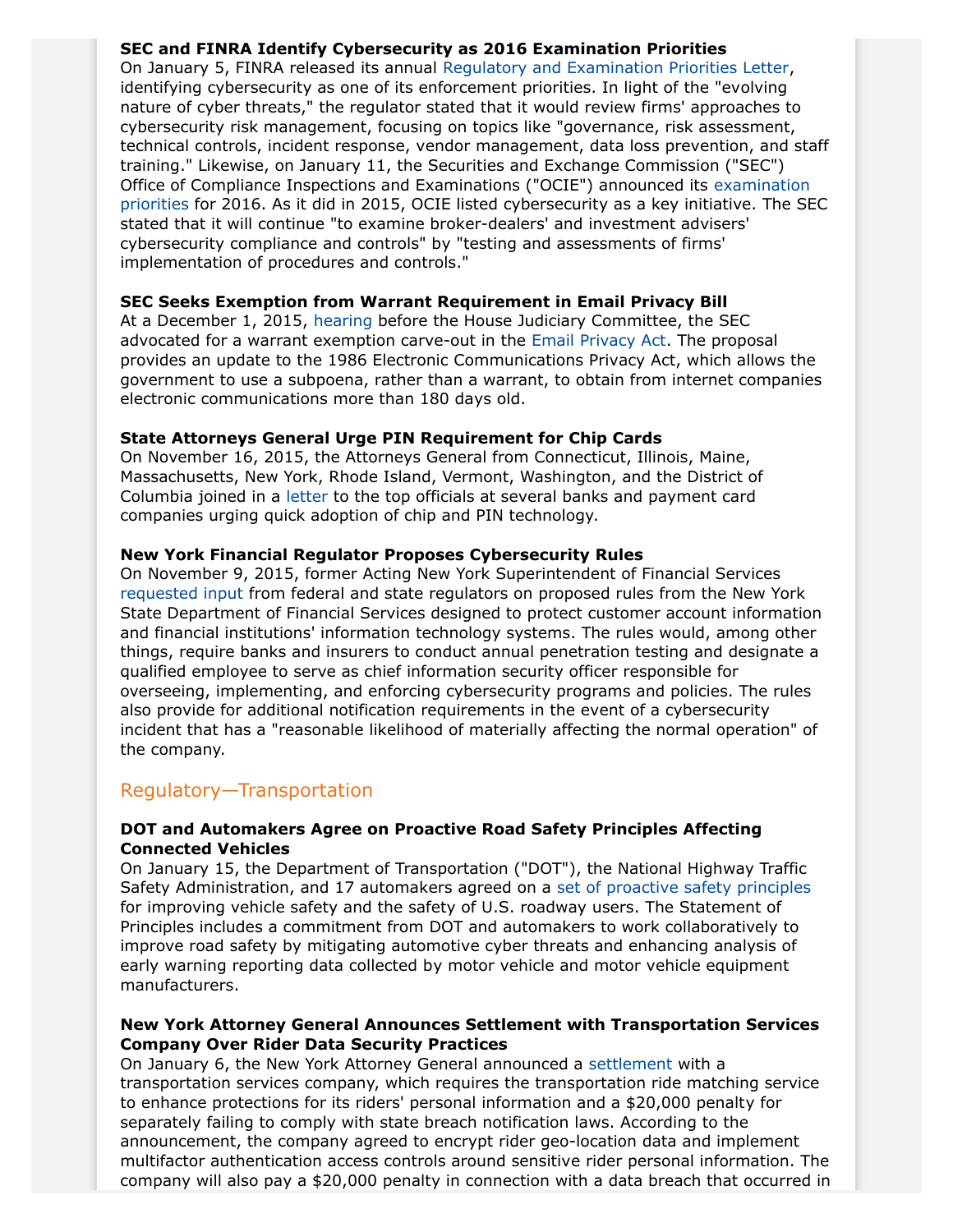September 2014.

#### **DOT Revises Guidance on Automated Vehicles and Announces Plans for Model State Policy**

In January, DOT [unveiled policy guidance](https://www.transportation.gov/briefing-room/secretary-foxx-unveils-president-obama%E2%80%99s-fy17-budget-proposal-nearly-4-billion) that updates the National Highway Traffic Safety Administration's 2013 preliminary guidance concerning automated cars. Given the widespread deployment of partially and fully automated vehicles, the guidance announces the agency's six-month timeline for working with states to craft "model policy guidance that helps policymakers address issues in both the testing and the wider operational deployment of vehicles at advanced stages of automation and offers a nationally consistent approach to autonomous vehicles."

#### **DOT Launches \$50M Smart City Challenge**

On December 7, 2015, the DOT announced the Smart City Challenge, which invites cities nationwide to submit bold, data-driven ideas for making transportation safer, easier, and more reliable in a "Smart City." To showcase what is possible when technology is used to connect transportation assets into an interactive network, the agency plans to award up to \$40M to one winning mid-sized city (defined as city having population between 200,000 and 850,000) selected through the challenge. The winning city will be announced in June 2016.

# Regulatory—Health Care/HIPAA

#### **DHHS Issues Final Rule Regarding HIPAA and the NICS**

On January 4, the Department of Health and Human Services ("DHHS") issued a [final rule](https://www.gpo.gov/fdsys/pkg/FR-2016-01-06/pdf/2015-33181.pdf) modifying HIPAA's Privacy Rule to expressly permit certain covered entities to disclose to the National Instant Criminal Background Check System ("NICS") the identities of individuals who, for specific mental health reasons, are prohibited by federal law from having a firearm. This permission does not apply to most treating providers but applies to only a small subset of covered entities that: (i) make the mental health determinations that disqualify individuals from having a firearm; or (ii) are designated by their respective states to report such information to NICS. This rule permits a covered entity to report only limited identifying, nondiagnostic, and nonclinical information to the NICS.

# Litigation, Judicial Rulings, and Agency Enforcements

#### **Dental Practice Software Provider Settles with the FTC over Protection of Patient Data**

On January 25, a leading dental practice software provider [settled with the FTC](https://www.ftc.gov/system/files/documents/cases/160105scheinagreeorder.pdf) for \$250,000 over claims that the provider misled patients that their sensitive personal information would be adequately encrypted. [The FTC complaint](https://www.ftc.gov/system/files/documents/cases/160105scheincmpt.pdf) alleged that the provider incorrectly advertised industry-standard encryption that would meet HIPAA requirements for protection of patient data.

#### **Companies Tackle Biometric Data Privacy Suits Under Illinois BIPA**

On December 29, 2015, an Illinois federal court [refused to dismiss](http://assets.law360news.com/0742000/742169/15421644-0--5924.pdf) a putative class action accusing an online image publishing service of unlawfully using facial recognition technology to gather biometric data from users' photographs in an alleged violation of the Illinois Biometric Information Privacy Act ("BIPA"), finding that face geometry scans are not excluded from BIPA. However, on January 21, 2016, an Illinois federal judge [dismissed](http://assets.law360news.com/0749000/749225/https-ecf-ilnd-uscourts-gov-doc1-067116915180.pdf) a similar BIPA claim against a social media company, finding the company did not intentionally target Illinois residents in the company's alleged collection of biometric data from photographs posted on the site. The court thus found a lack of specific jurisdiction over the proposed class action.

#### **New York Court Grants Motion to Dismiss in Data Breach Class Action**

On December 28, 2015, the Eastern District of New York [dismissed](http://www.butlersnow.com/wp-content/uploads/2016/01/Michael-Stores_Whalen-E.D.N.Y.-12_28_15-dismissing-case_29315961_1.pdf) a putative class action against a crafts retailer for lack of standing. The case arose out of a 2014 security breach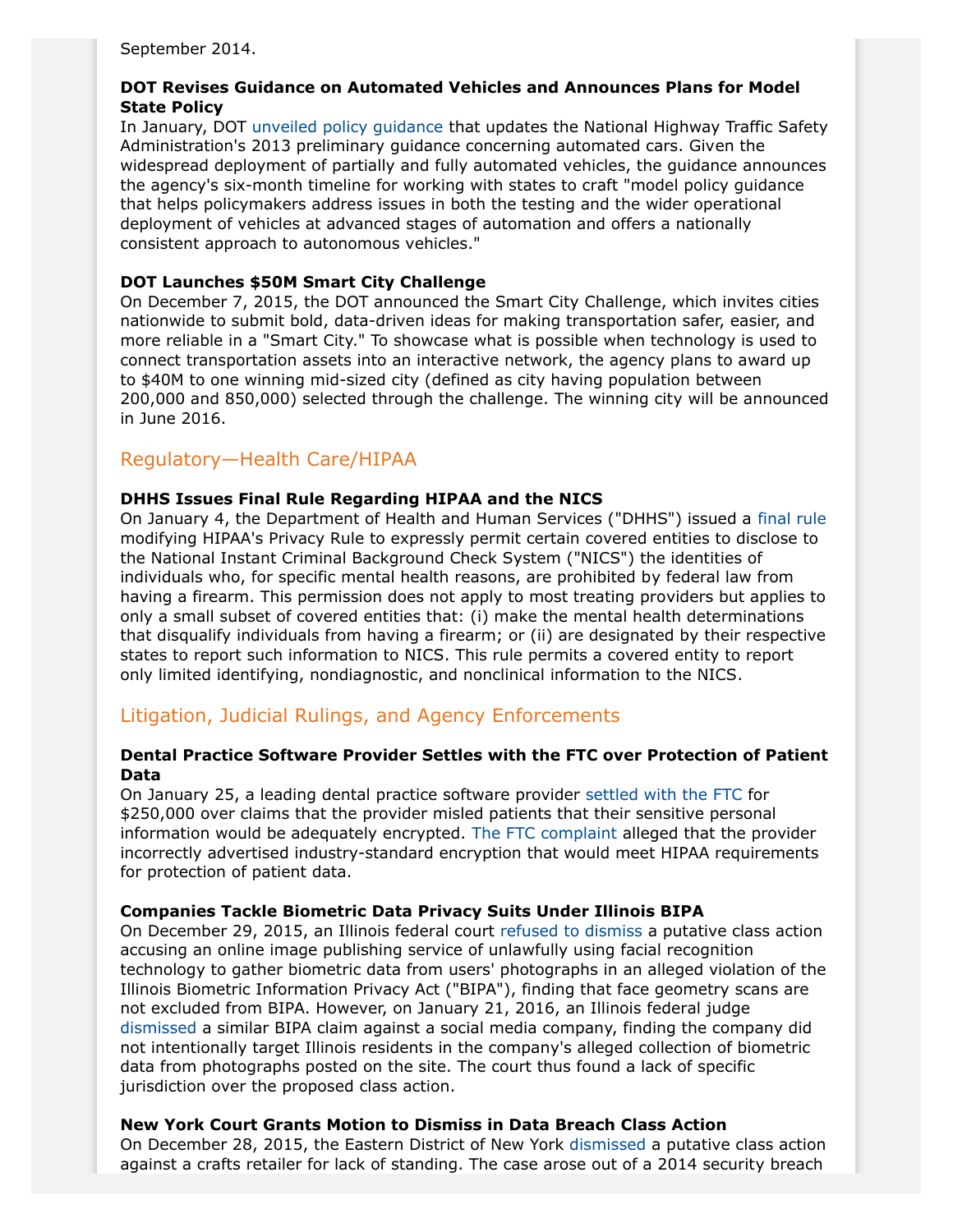in which hackers obtained credit and debit card information. The court found that plaintiffs could not establish out-of-pocket losses. The court also found that, as two years had passed, any risk of identity theft was not immediate.

#### **Software Company to Provide Consumer Notice of Java Software Security Vulnerabilities**

On December 21, 2015, upon determining that a software company was aware of significant security issues with its Java SE software and that it failed to inform consumers that installing updates would not remove the older vulnerabilities, the FTC [required it to](https://www.ftc.gov/news-events/press-releases/2015/12/oracle-agrees-settle-ftc-charges-it-deceived-consumers-about-java) [notify consumers](https://www.ftc.gov/news-events/press-releases/2015/12/oracle-agrees-settle-ftc-charges-it-deceived-consumers-about-java) and give consumers the ability to uninstall unsecured versions of the software. In addition to issuing consumer notice and appropriate software removal mechanisms, the company is required to post broad notifications on social media and its website.

#### **Identity Protection Company Enters \$100M Settlement with FTC over Violation of 2010 Order**

On December 17, 2015, the FTC issued its [largest monetary award](https://www.ftc.gov/system/files/documents/cases/151217lifelockstip.pdf) ever. An identity theft protection company, LifeLock, agreed to pay consumers \$100M to settle [FTC charges](https://www.ftc.gov/system/files/documents/cases/150721lifelocknotice.pdf) that it violated the terms of a [2010 federal court order](https://www.ftc.gov/news-events/press-releases/2010/03/lifelock-will-pay-12-million-settle-charges-ftc-35-states) regarding the security of personal information and deceptive advertising. In the 2015 action, the FTC alleged that LifeLock: (i) failed to comprehensively secure consumer data, as ordered in 2010; (ii) falsely advertised that it had a comprehensive information security program in place; (iii) falsely advertised that it would notify consumers of indications of identity theft; and (iv) failed to abide by recordkeeping requirements.

#### **Two Application Developers Settle FTC Charges of COPPA Violations**

On December 17, 2015, two application developers settled a charge to pay a combined\$360,000 in civil penalties for noncompliance with 2013 amendments to the COPPA. According to the [FTC complaint](https://www.ftc.gov/news-events/press-releases/2015/12/two-app-developers-settle-ftc-charges-they-violated-childrens), the developers allowed third-party advertisers to collect "persistent identifiers" from children without parental consent for collection and use of the information.

#### **California Attorney General Settles Data Disposal Action with Telecommunications Provider for More Than \$25M**

On December 15, 2015, the California Attorney General and Alameda County District Attorney [announced a settlement](https://oag.ca.gov/news/press-releases/attorney-general-kamala-d-harris-announces-2595-million-settlement-comcast-over) with a communications company to resolve allegations that the company both unlawfully disposed of hazardous waste and discarded records without first omitting or redacting private customer information. As part of the [settlement,](https://www.huntonprivacyblog.com/files/2015/12/comcast-proposed-settlement.pdf) the company will pay \$25.95M. The complaint alleged that the company disposed of "customer records without shredding, erasing, or otherwise modifying the personal information in those records to make it unreadable or undecipherable through any means," in violation of California Civil Code section 1798.81.

#### **Fitness Center Operator Settles TCPA Claims**

On December 2, 2015, a fitness center chain operator obtained final approval from the District of Minnesota to settle class allegations that the chain sent unsolicited commercial text messages in violation of the Telephone Consumer Protection Act ("TCPA"). The fitness operator will pay between \$10M and \$15M to affected consumers and an additional \$2.8M for attorneys' fees and expenses.

#### **Consumers Bring Class Actions against Retailers for Information Exposed on Receipts**

On November 18, 2015, a [proposed class action](http://assets.law360news.com/0728000/728857/https-ecf-nysd-uscourts-gov-cgi-bin-show_doc-pl-add_padlock-0-caseid-450133-de_seq_num-4-dm_id-15632028-doc_num-1-pdf_header-2.pdf) was filed in New York federal court against an appliance and electronics retailer under the Fair Accurate Credit Transaction Act ("FACTA") based on the company's printing of card data on receipts. The receipts allegedly exposed customers to fraud and identity theft. On January 5, 2016, a [retail chain was](http://assets.law360news.com/0743000/743198/https-ecf-ilnd-uscourts-gov-doc1-067116837859.pdf) [accused](http://assets.law360news.com/0743000/743198/https-ecf-ilnd-uscourts-gov-doc1-067116837859.pdf) of exposing too much customer information on receipts in violation of FACTA in Illinois federal court. And on January 14, 2016, a [proposed class action](http://assets.law360news.com/0747000/747178/https-ecf-flsd-uscourts-gov-doc1-051115994547.pdf) was filed in the Southern District of Florida against a pet store chain based on similar violations of FACTA.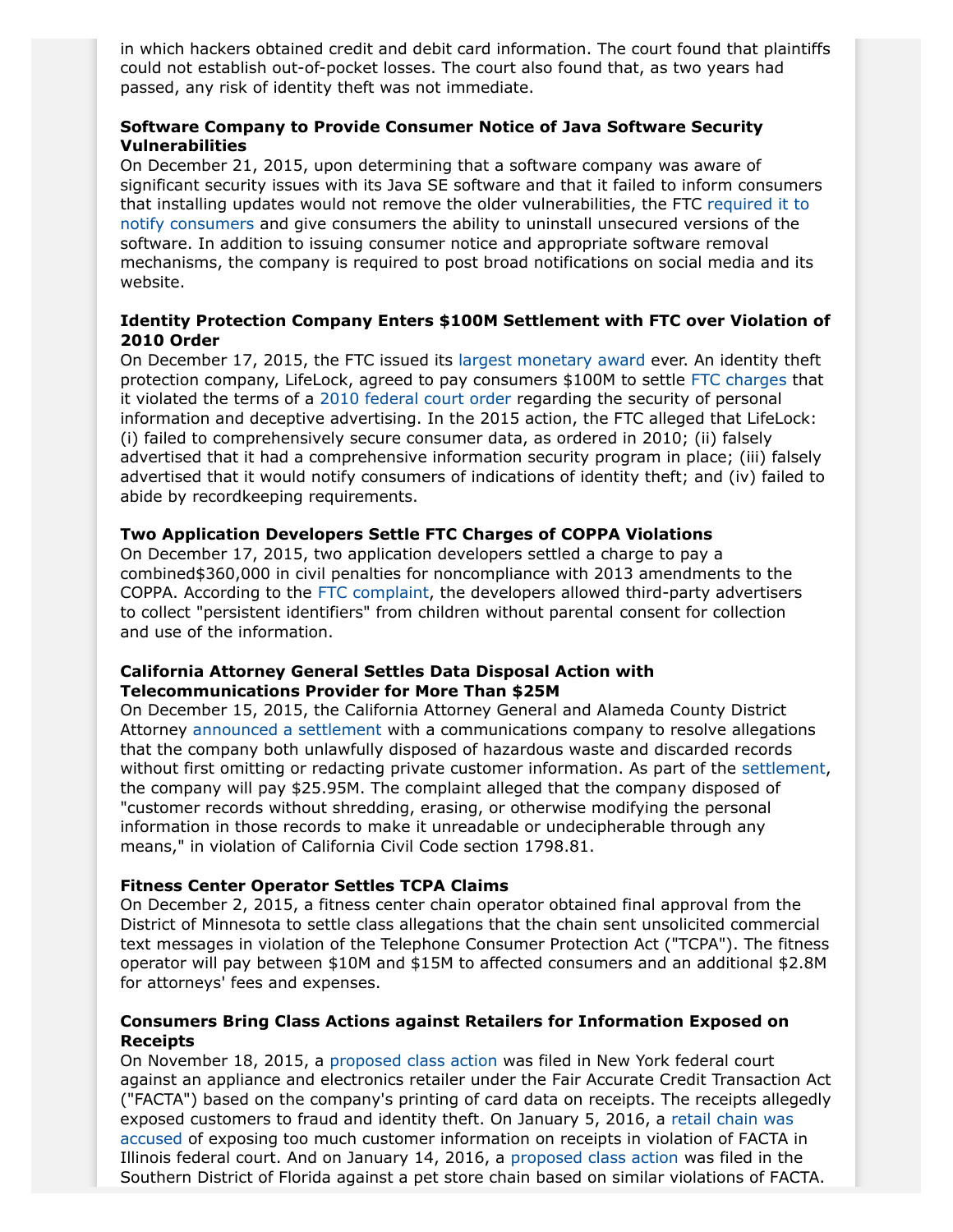#### **Retailer Data Breach Class Action Settlement Receives Approval**

On November 17, 2015, a major retailer received approval to pay \$10M to settle consumer class actions stemming from a 2013 data breach that compromised millions of payment cards. On January 27, 2016, the Eighth Circuit rejected an appeal related to the settlement. The district court also approved the payment of up to \$6.75M in attorneys' fees and expenses in connection with the consumer settlement. On December 2, 2015, the retailer agreed to pay an additional \$39M to banks and credit unions for losses from the same breach.

#### **New Decision Raises Bar for FTC Enforcement Actions over Data Security Practices**

A November 13, 2015, [decision](https://www.ftc.gov/system/files/documents/cases/151113labmd_decision.pdf) raised the bar for FTC enforcement actions over data security practices. In order for the FTC to maintain an enforcement action under Section 5 of the FTCA, it must show that consumer harm is not only possible, but that it is probable or actual. It is not enough merely to show that a practice led to "significant risk" of harm to consumers; rather, the FTC must show that direct harm to consumers is likely to actually occur or, in fact, has occurred. *For further discussion on the revised DFARS interim rule, see the* [Jones Day Alert.](http://www.jonesday.com/new-decision-raises-the-bar-for-ftc-enforcement-actions-over-data-security-practices-11-18-2015/)

# Legislative—Federal

### **House Representatives Challenge TPP's Electronic Commerce Chapter**

In a January 12 [letter](http://kelly.house.gov/sites/kelly.house.gov/files/documents/Kelly%20Paulsen%20Moulton%20Kuster%20Data%20Localization%20Letter%20to%20USTR%20Treasury%20NEC%20SIGNED%201-11-2016.pdf) to senior administration officials, several House Representatives challenged the Trans-Pacific Partnership ("TPP") trade pact's provision that excludes financial services from commitments on cross-border data flows and data localization. According to the letter, the exclusion is a "missed opportunity" to prohibit the increasingly prevalent localization requirements that impair American companies' competitiveness, reduce overall data security, and create inefficiencies. The TPP was signed in February but has not yet been ratified by Congress.

#### **Medical ID Theft Penalty Bill Becomes Law**

On December 28, 2015, the President signed into law the [Patient Access and Medicare](https://www.congress.gov/114/bills/s2425/BILLS-114s2425enr.pdf) [Protection Act of 2015](https://www.congress.gov/114/bills/s2425/BILLS-114s2425enr.pdf), which establishes new penalties for the theft and use of Medicare and Medicaid numbers. The bill, which passed both houses of Congress on December 18, 2015, provides for a jail sentence of up to 10 years or a fine of up to \$500,000 for the unauthorized purchasing, selling, or distributing of Medicare and Medicaid beneficiary numbers.

#### <span id="page-8-0"></span>**Cybersecurity Law Passes as Part of Omnibus Spending Bill**

On December 18, 2015, the Cybersecurity Information Sharing Act took effect as part of the \$1.15 trillion [omnibus spending bill](http://assets.law360news.com/0739000/739230/293404669-read-omnibus-spending-bill-text.pdf) for 2016. The bill calls for improved measures to enhance the sharing of information relating to cybersecurity threats affecting the government and technology and manufacturing companies.

#### **House Financial Services Committee Approves Bill to Establish National Data Breach Notification Standards**

On December 9, 2015, the House Financial Services Committee approved [legislation](https://www.congress.gov/114/bills/hr2205/BILLS-114hr2205ih.pdf) to establish a national data breach notification standard and preempt notification laws in 47 states and the District of Columbia. Although the bill has the support of banking industry groups, it faces opposition from consumer organizations, which [argue](http://consumerfed.org/wp-content/uploads/2015/12/12-7-15-Opposition-to-HR-2205_Letter.pdf) that the bill would eliminate stronger existing state protections and prevent further state innovation. As written, the legislation requires covered entities to notify affected individuals of a breach of their sensitive personal information if it poses a "substantial harm" to the individuals.

#### **House Passes Legislation Authorizing DHS Cybercrime Institute**

On November 30, 2015, the House of Representatives agreed by voice vote to the [Strengthening State and Local Cyber Crime Fighting Act](https://www.congress.gov/114/bills/hr3490/BILLS-114hr3490ih.pdf), which formally authorizes the National Computer Forensics Institute ("NCFI") as part of an amendment to the Homeland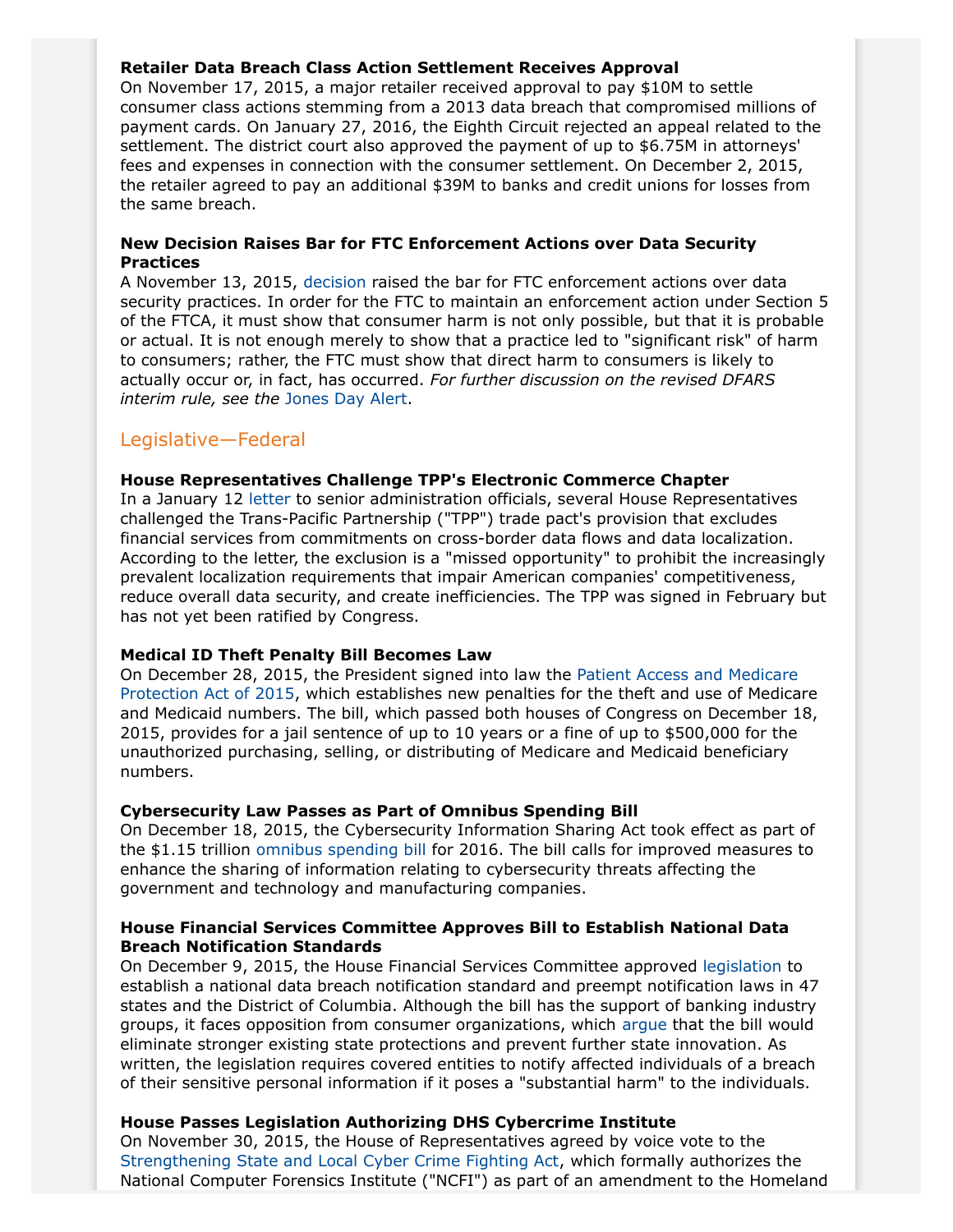Security Act of 2002. The NCFI was established in 2008 and is operated by the Department of Homeland Security ("DHS") to train and equip law enforcement and prosecutors to investigate and prevent fraud, intellectual property theft, and other cybercrime. The legislation also directs the Secret Service to expand its network of electronic crime task forces and requires the NCFI to formally coordinate with the DHS's Federal Law Enforcement Training Center to help improve its training programs on cybercrime.

# Legislative—States

#### **States Introduce Data Breach Notification Legislation**

Several state legislatures introduced measures in early 2016 to strengthen their respective state data breach notification requirements.

- On January 14, [H.B. No. 1631](http://www.capitol.tn.gov/Bills/109/Bill/HB1631.pdf) was introduced in Tennessee to redefine the time period within which a business must notify a consumer if the consumer's personal information was obtained by an unauthorized person and to identify employees of a business who use sensitive information unlawfully as "unauthorized persons."
- On January 13, [S.B. No. 29](http://mgaleg.maryland.gov/2016RS/bills/sb/sb0029f.pdf) was introduced in Maryland to expand the definition of "personal information" to include state identification card numbers, passport numbers, and other identification numbers issued by the federal, state, or local government.
- On January 12, [H.B. No. 1033](http://www.myfloridahouse.gov/Sections/Documents/loaddoc.aspx?FileName=_h1033__.docx&DocumentType=Bill&BillNumber=1033&Session=2016) was introduced in Florida to require notice to the Agency for State Technology as well as the Florida Department of Legal Affairs in the event that 500 or more Florida residents have to be notified of a security breach.
- On January 12, [H.B. No. 1357](https://iga.in.gov/legislative/2016/bills/house/1357) was introduced in Indiana to: (i) specify that the data breach notification statute is not limited to breaches of computerized data; (ii) amend or define the terms "data owner," "data collector," and "data user," and to replace the term "personal information" with "sensitive personal information" and make conforming amendments; (iii) require a data user to post certain information concerning the data user's privacy practices on the data user's website; (iv) increase the amount of the civil penalty that a court may impose in an action by the attorney general under certain circumstances;  $(v)$  identify certain information that a data owner must include in a disclosure of a security breach; and (vi) specify the applicability of different enforcement procedures available to the attorney general under the statute.
- On January 8, [L.B. No. 835](http://www.nebraskalegislature.gov/FloorDocs/Current/PDF/Intro/LB835.pdf) was introduced in Nebraska to amend the definition of "personal information" to include a user name or email address in combination with a password or security question and answer, and to require notice to the Nebraska Attorney General in the event of a breach of security.

#### **Amendments to California and Oregon Data Breach Notification Statutes Take Effect**

On January 1, amendments to the California and Oregon data breach notification laws took effect. For the third time in the past three years, California passed legislation [updating](http://www.leginfo.ca.gov/cgi-bin/displaycode?section=civ&group=01001-02000&file=1798.80-1798.84) California's data breach notification statute. The California amendments require a new breach notice format, define "encryption," expand the definition of "personal information," and clarify the substitute notice requirements. Among other updates, the Oregon [amendments](https://olis.leg.state.or.us/liz/2015R1/Downloads/MeasureDocument/SB601) expand the definition of "personal information" and provide new threshold requirements and new exemptions for data breach notifications.

[Return to Top]

# <span id="page-9-0"></span>**Canada**

**Canadian Business Organization Forms Exchange to Share Information about Cybersecurity Threats**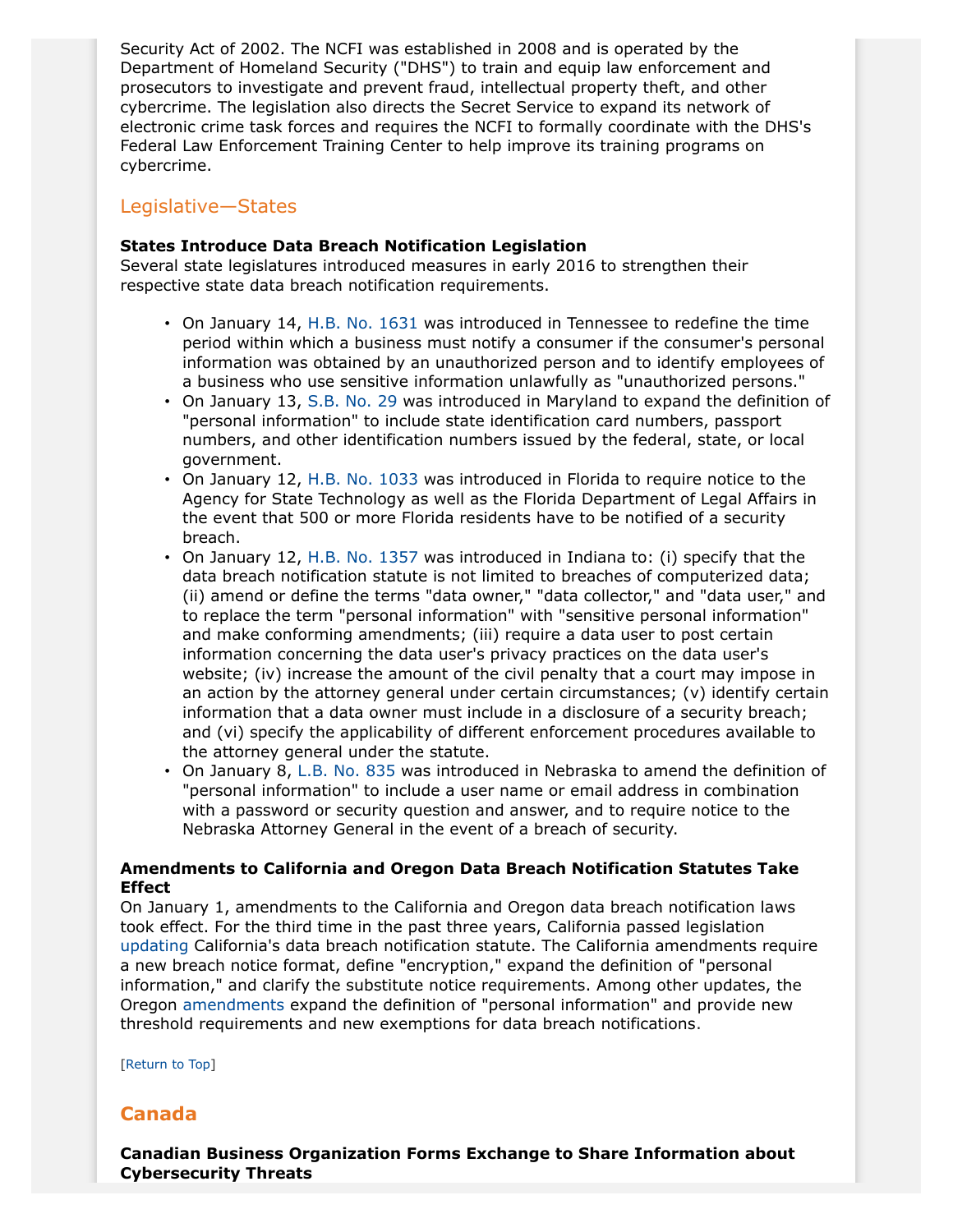On December 11, 2015, the Canadian Council of Chief Executives, a not-for-profit organization composed of CEOs from Canadian companies, [announced](http://www.ceocouncil.ca/news-item/business-community-unites-fight-cyber-threats) plans to establish a not-for-profit organization called the Canadian Cyber Threat Exchange ("CCTX"). CCTX will aim to help businesses and consumers guard against cyber attacks by allowing companies, the government, and research institutions to share information about cyber threats and vulnerabilities. It also will provide members and the general public with analysis on cybersecurity issues.

*The following Jones Day attorneys contributed to the United States and Canada sections: Steven Gersten, Jay Johnson, Colin Leary, Tyson Lies, Alexandra McDonald, Chiji Offor, Nicole Perry, Scott Poteet, Jessi Sawyer, Alexa Sendukas, Jeremy Close, and Anand Varadarajan.*

[Return to Top]

# <span id="page-10-0"></span>**Latin America**

#### Brazil

#### **Brazilian Judge Freezes Social Media Messenger Application for 48 Hours**

On December 17, 2015, São Paulo prosecutors filed a claim against Facebook Brazil to have its messaging application WhatsApp suspended after Facebook refused to disclose certain users' personal information in connection with a criminal case. A state judge took down the application for 48 hours when Facebook failed to comply with the order. Facebook immediately appealed and had the order reversed within 12 hours of the service suspension.

#### <span id="page-10-1"></span>**Right of Reply Bill Takes Effect**

On November 12, 2015, [Brazil's right of reply legislation](http://www.planalto.gov.br/ccivil_03/_Ato2015-2018/2015/Lei/L13188.htm) (source document in Portuguese) took effect. Under the law, if a publication allegedly harms the reputation of an individual or organization, media companies must publish the affected person's written reply to the offense, published at no cost and with equal proportion. The affected person has 60 days to exercise the right of reply following the date of the publication.

# Colombia

#### **Colombia Initiates National Database Registration Process**

On November 3, 2015, the Colombian Superintendence of Industry and Commerce (*Superintendencia de Industria y Comercio*) [enacted a regulation](http://www.sic.gov.co/drupal/recursos_user/documentos/normatividad/circular/2015/Circular_02.pdf) (source document in Spanish) ordering private companies listed with local chambers of commerce and stateowned companies to register their databases with the National Database Registry (*Registro Nacional de Base de Datos* or "RNDB"). The agency, which oversees data protection in Colombia, mandated that covered entities disclose to RNDB their database content, information security policies, sources of personal data, information regarding national and international transfer of personal data, complaints reported by users, and cases involving data breach.

# Mexico

#### **INAI Publishes Guidelines on Posting Privacy Notices on INAI's Website**

On January 18, the Mexican data protection authority (*Instituto Nacional de Transparencia, Acceso a la Información y Protección de Datos Personales* or "INAI") set forth [guidelines for data controllers](http://www.dof.gob.mx/nota_detalle.php?codigo=5422931&fecha=18/01/2016) (source document in Spanish) on using INAI's website as a compensatory measure to deliver privacy notices to data owners. Data controllers may use compensatory measures when it is impossible to deliver privacy notices directly to data owners or if such delivery involves disproportionate efforts. Under the guidelines, a data controller may use INAI's website to publish a privacy notice if: (i) the data controller is authorized by INAI to implement a compensatory measure or is exempted from obtaining such authorization; (ii) does not have a website of its own; and (iii) the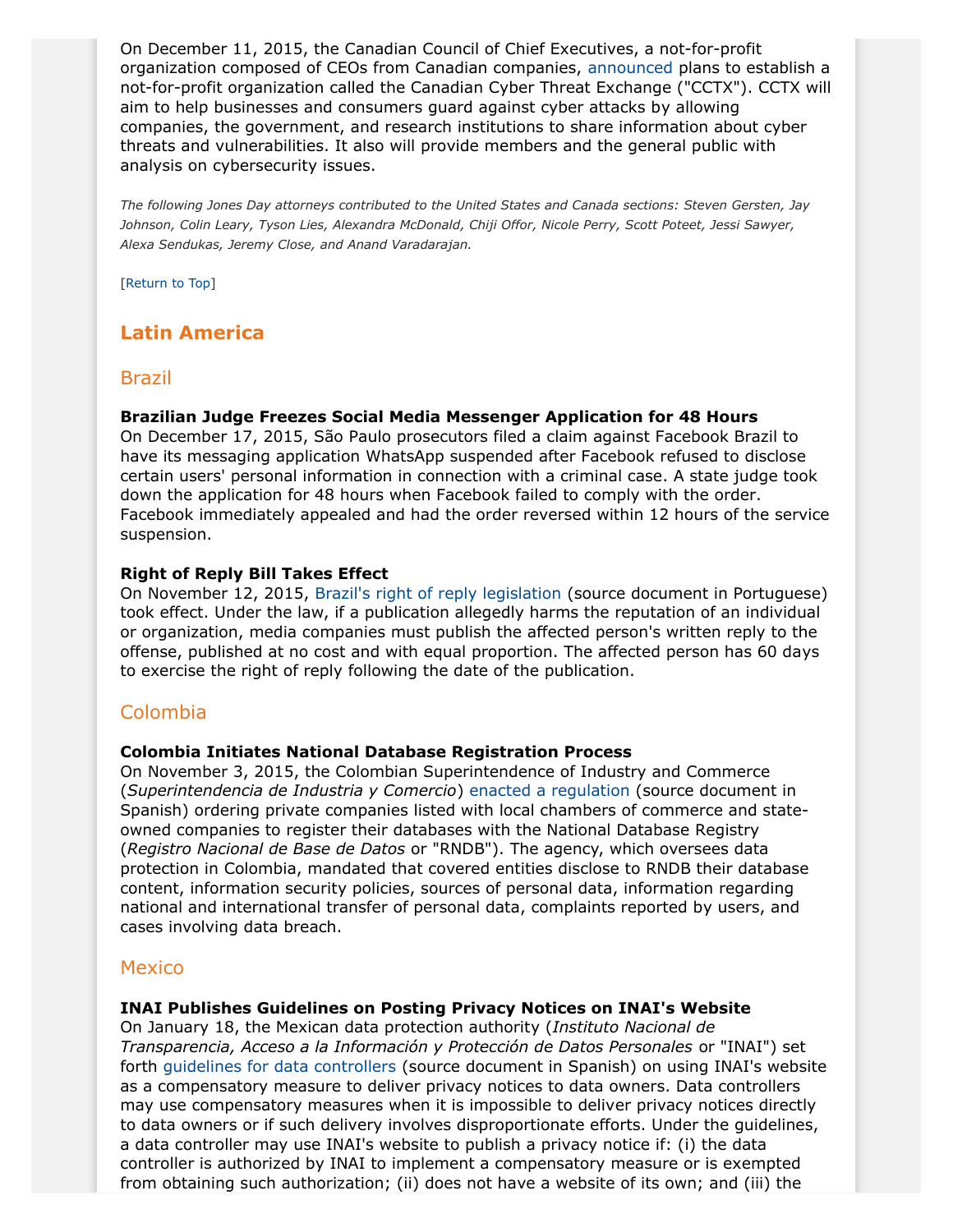privacy notice complies with all legal requirements.

#### **INAI Presents Recommendations to Prevent Identity Theft**

On January 17, INAI published its [recommendations to prevent identity theft](http://inicio.ifai.org.mx/Comunicados/Comunicado%20INAI-011-16.pdf) (source document in Spanish). According to the report, most offenses are committed via data theft from emails, mobile phones, and electronic tablets. As such, INAI recommends safeguarding all personal documents, passwords, or access codes; limiting the amount of personal information published on or shared through social networks; and avoiding the use of public computers to carry out bank transactions or online shopping.

#### **Mexico's Data Protection Authority Issues Guidelines for Conducting Administrative Procedures**

On December 9, 2015, Mexico issued the [Guidelines for Rights Protection, Investigation](http://www.dof.gob.mx/nota_detalle.php?codigo=5419449&fecha=09/12/2015) [and Verification, and Sanctioning Procedures](http://www.dof.gob.mx/nota_detalle.php?codigo=5419449&fecha=09/12/2015) (source document in Spanish) in Mexico's Official Federal Gazette (*Diario Oficial de la Federación*). The Guidelines outline rules on notices, admission of complaints, and evidence for a variety of INAI data privacy and protection matters. Although the Guidelines became effective on December 10, 2015, unresolved and pending investigations will still be subject to the procedures of the Mexican data protection law (*Ley Federal de Protección de Datos Personales en Posesión de los Particulares*).

#### **INAI and SAT Agree to Information Exchange**

On November 9, 2015, the INAI and the Mexican tax authority (*Servicio de Administración Tributaria* or "SAT") entered into a [collaboration agreement](http://inicio.inai.org.mx/Comunicados/Comunicado%20INAI-184-15.pdf) (source document in Spanish) to exchange tax information of data privacy offenders. Per the agreement, SAT will provide INAI the tax returns of individuals and entities that violate data protection laws in order for INAI to know their economic capacity and impose relevant fines.

#### Peru

#### **District of San Isidro in Lima Regulates Use of Drones**

On November 9, 2015, the District of San Isidro in Lima [enacted a regulation](http://larepublica.pe/sociedad/717024-uso-incorrecto-de-drones-sera-sancionado-con-s-1925-en-san-isidro) (source document in Spanish) governing the use of drones. As set forth in the regulation, drones may fly only in open, nonresidential areas and may be operated only by an adult or adultsupervised child. Offenders may be fined up to \$1,900 Peruvian soles for violations. The regulation does not apply to the use of drones by public entities for government or public safety activities.

*The following Jones Day attorneys contributed to this section: Daniel D'Agostini, Guillermo Larrea, Lucas Milani, Monica Pena, and Elie Sherique.*

[Return to Top]

# <span id="page-11-0"></span>**Europe**

# European Union

#### **EU Commission Launches Public Consultation on Public–Private Partnership on Cybersecurity**

On December 18, 2015, the EU Commission issued a [public consultation](https://ec.europa.eu/digital-agenda/en/news/public-consultation-public-private-partnership-cybersecurity-and-possible-accompanying-measures) seeking "stakeholders' views on the areas of work of the future cybersecurity public–private partnership as well as on potential additional policy measures that could stimulate the European cybersecurity industry."

#### **EU Parliament and Council Agree on EU Data Protection Reform**

On December 15, 2015, the EU Parliament and the Council [agreed to terms](http://europa.eu/rapid/press-release_IP-15-6321_en.htm) on the EU Data Protection reform. This reform consists of two instruments: the General Data Protection Regulation ("GDPR") to "enable people to better control their data" and the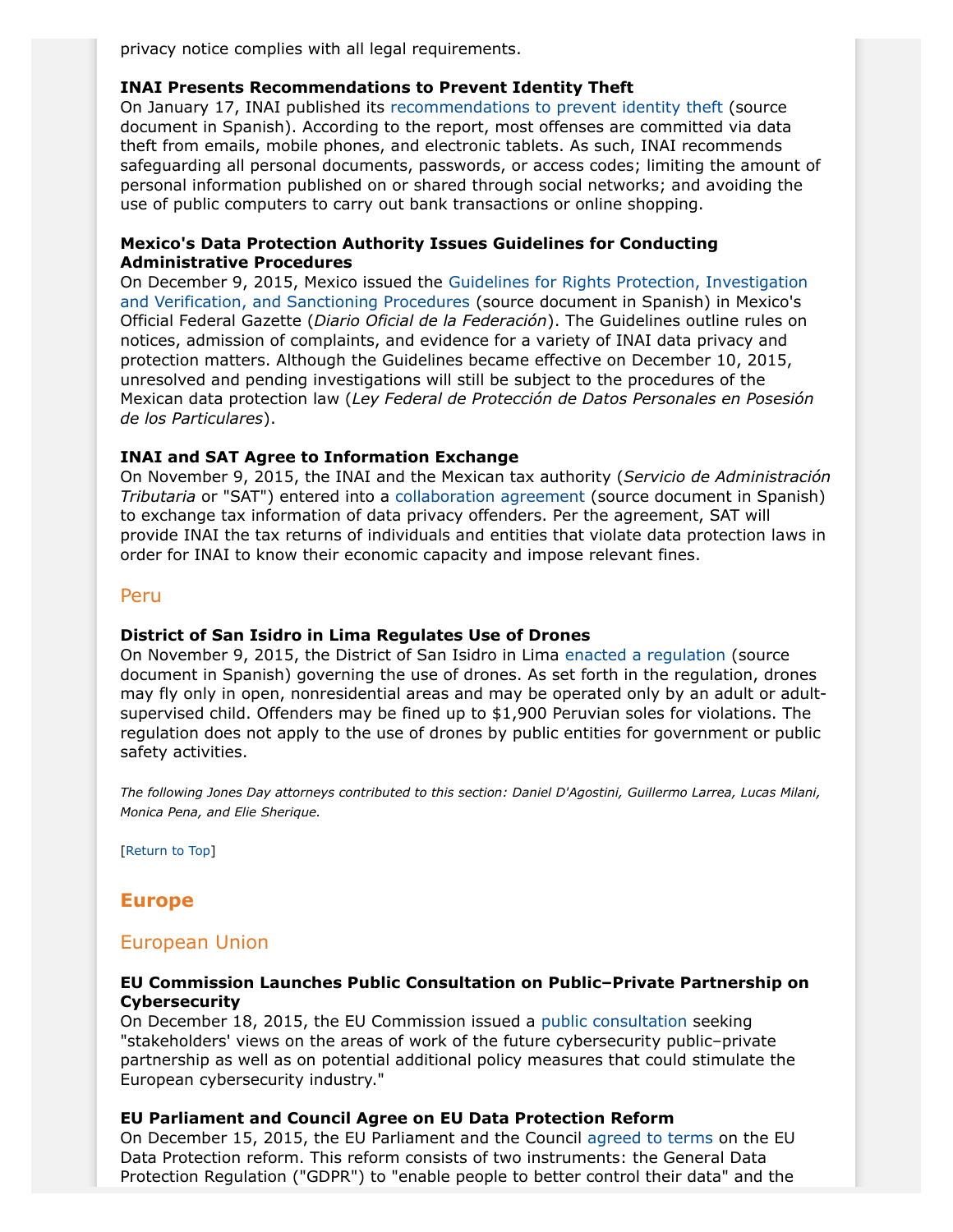Data Protection Directive for "the police and criminal justice sector." The Commission also published [questions and answers](http://europa.eu/rapid/press-release_MEMO-15-6385_en.htm) on December 21, 2015, to highlight the key changes instituted by the reform. *For further discussion on the GDPR, see the* [Jones Day Alert](http://www.jonesday.com/agreement-reached-on-the-european-reform-of-data-protection-12-17-2015/)*.*

#### **EU Parliament and Council Reach Agreement on NIS Directive**

On December 7, 2015, the European Parliament and the Council reached an [agreement](http://europa.eu/rapid/press-release_IP-15-6270_en.htm) on common rules to strengthen network and information security across the EU. The new network and information security Directive ("NIS Directive") constitutes the first step for the development of an EU harmonized framework for cybersecurity. *For further discussion on the NIS Directive, see the* [Jones Day Alert](http://www.jonesday.com/eu-reaches-agreement-on-cybersecurity-rules-12-15-2015/)*.*

#### **EU Commission Issues Guidance on Transatlantic Data Transfers**

On November 6, 2015, the Commission issued [guidance on transatlantic data transfers](http://ec.europa.eu/justice/data-protection/international-transfers/adequacy/files/eu-us_data_flows_communication_final.pdf) following invalidation of the safe harbor scheme by the *Schrems* ruling of the Court of Justice. The guidance analyzes the consequences of the judgment and sets out the alternative mechanisms for transfers of personal data to the United States.

# Article 29 Working Party

#### **Article 29 Working Party Issues Guidelines on Personal Data Exchange for Tax Purposes**

On December 16, 2015, the Article 29 Working Party [published data protection guidelines](http://ec.europa.eu/justice/data-protection/article-29/documentation/opinion-recommendation/files/2015/wp234_en.pdf) regarding the automatic exchange of personal data for tax purposes. The guidelines, which are addressed to Member States, discuss data protection safeguards in three different settings: (i) exchange of personal data between EU Member States; (ii) exchange of personal data between an EU Member State and a third country that has been the subject of an adequacy decision by the EU Commission, and (iii) exchange of personal data between an EU Member State and a third country that has not been the subject of an adequacy decision by the EU Commission.

#### **Article 29 Working Party Updates Opinion 8/2010 on Applicable Law**

On December 16, 2015, the Article 29 Working Party [amended its Opinion 8/2010](http://ec.europa.eu/justice/data-protection/article-29/documentation/opinion-recommendation/files/2015/wp179_en_update.pdf) on applicable law to discuss the EU Court of Justice's May 2014 ruling as it relates to the "inextricable link" between advertising activities and data processing, the lack of "onestop shops" within the EU, and the applicability of EU law to companies located outside the EU.

#### **Article 29 Working Party Issues an Opinion on the Draft Protection Directive**

On December 1, 2015, the Article 29 Working Party [adopted an opinion](http://ec.europa.eu/justice/data-protection/article-29/documentation/opinion-recommendation/files/2015/wp233_en.pdf) (*see* corresponding [cover letter](http://ec.europa.eu/justice/data-protection/article-29/documentation/other-document/files/2015/20151202_dp_directive_cover_letter_eppresident.pdf)) containing specific comments on the text of the future Data Protection Directive. The opinion includes recommendations for adhering to the principles of the Charter of Fundamental Rights and ensuring consistency with the GDPR.

# European Data Protection Supervisor (EDPS)

#### **EDPS Warns Against Intrusive Surveillance**

On December 15, 2015, EDPS released an [opinion](https://secure.edps.europa.eu/EDPSWEB/webdav/site/mySite/shared/Documents/Consultation/Opinions/2015/15-12-15_Intrusive_surveillance_EN.pdf) on the dissemination and use of intrusive surveillance technologies. In the opinion, EDPS assessed existing EU standards and discussed updated and consistent policies to mitigate the risks posed by the unregulated growing market for the selling, distribution, and (dual) use of spyware.

#### **EDPS Discusses Support for EU Legislator**

On December 10, 2015, EDPS [announced](https://secure.edps.europa.eu/EDPSWEB/webdav/site/mySite/shared/Documents/EDPS/PressNews/Press/2015/EDPS-2015-12-EU_PNR_EN.pdf) its support for the EU legislator on security matters but recommended rethinking the EU Passenger Name Record in favor of "new approaches on data gathering, analysis, cross border cooperation information sharing and use of existing systems among law enforcement bodies."

#### **EDPS Encourages New Debate on Big Data**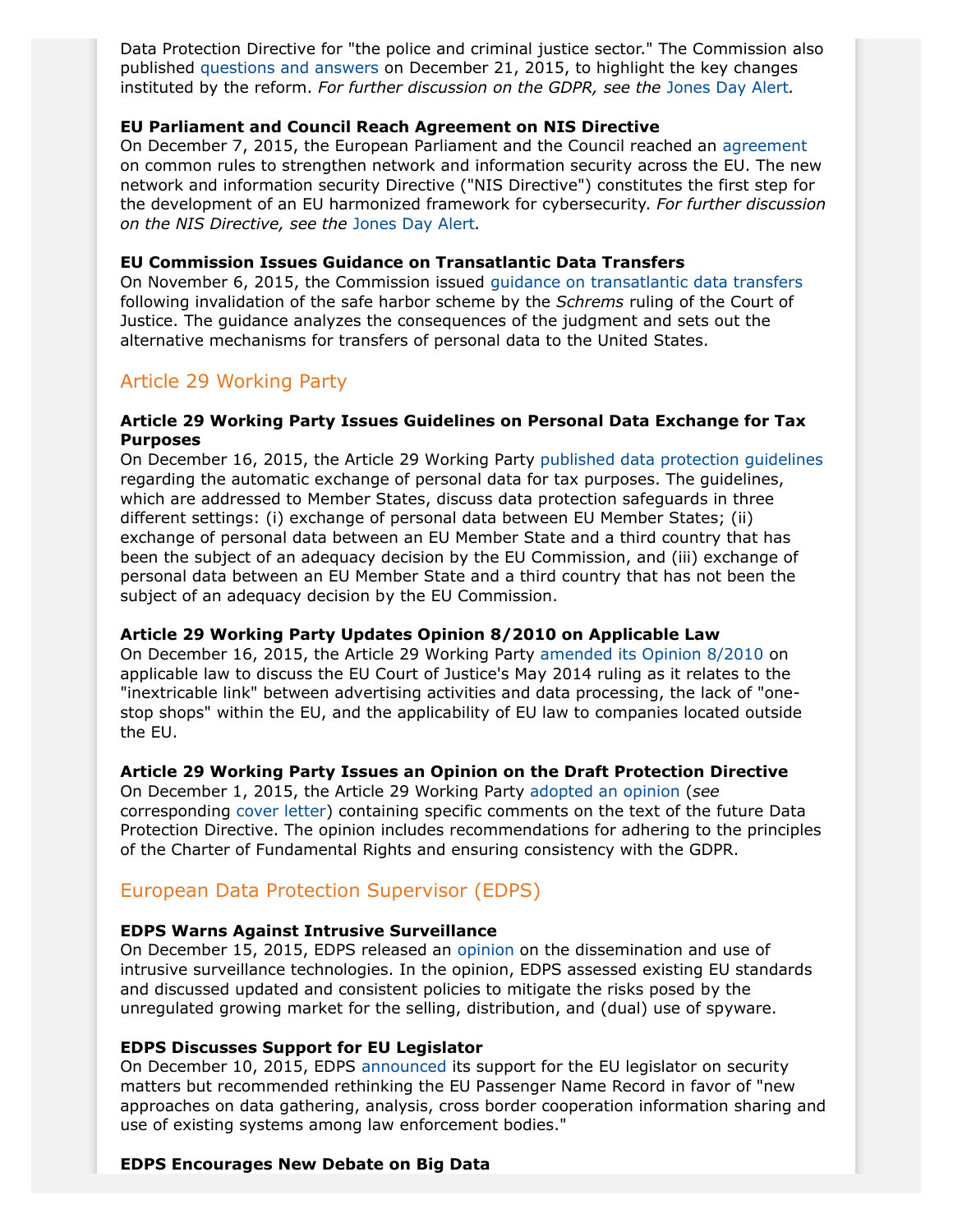On November 19, 2015, EDPS issued a report titled [Meeting the Challenges of Big Data.](https://secure.edps.europa.eu/EDPSWEB/webdav/site/mySite/shared/Documents/Consultation/Opinions/2015/15-11-19_Big_Data_EN.pdf) In it, EDPS states its intent to launch an open discussion with legislators, regulators, industry, IT experts, academics, and citizens to explore the social benefits of Big Data and the challenges of protecting fundamental rights and individual freedoms.

# European Network and Information Security Agency (ENISA)

#### **ENISA Issues Guidelines for National and Governmental CSIRTs**

On January 11, ENISA published a [report](https://www.enisa.europa.eu/activities/cert/support/baseline-capabilities/csirt-capabilities) focusing on the maturity of national and governmental Computer Security and Incident Response Teams ("CSIRTs") and the Trusted Introducer1 certification scheme for CSIRTs as an indicator of the maturity level of teams.

#### **ENISA Publishes Statement on Privacy in Big Data**

On December 17, 2015, ENISA issued a report titled [Privacy by Design in Big Data](https://www.enisa.europa.eu/activities/identity-and-trust/library/deliverables/big-data-protection). The report stresses the limits of big data processing and encourages the integration of appropriate data protection safeguards in the core of the analytics value chain.

# **ENISA Releases Report Relating to Cloud Computing in Finance Sector**

On December 7, 2015, ENISA released a [report](https://www.enisa.europa.eu/activities/Resilience-and-CIIP/cloud-computing/cloud-in-finance) outlining recommendations to financial institutions, regulators, and cloud service providers on the secure adoption of cloud services in the finance sector. ENISA identified the most pressing short-term issues for promoting adoption of cloud services as "reducing the information gap, [] providing clearer and fit for purpose regulatory guidance, [and] simplifying and streamlining compliance."

# Belgium

#### **Privacy Commission Supports Real-Time Access to CCTV Railway Images by Railway Police**

On December 16, 2015, the Privacy Commission issued a [statement](https://www.privacycommission.be/sites/privacycommission/files/documents/avis_53_2015.pdf) (source document in French) supporting draft legislation providing for real-time access to CCTV images of railways by railway police officers.

#### **Privacy Commission Provides Opinion on Draft Legislation on Electronic Mortgage and Life Insurance Data**

On December 16, 2015, the Privacy Commission adopted an [opinion](https://www.privacycommission.be/sites/privacycommission/files/documents/avis_52_2015.pdf) (source document in French) supporting draft legislation regulating the electronic exchange of data relating to mortgages and individual life insurance.

# **Privacy Commission Provides Opinion on PNR Draft Legislation**

On December 16, 2015, the Privacy Commission adopted an [opinion](https://www.privacycommission.be/sites/privacycommission/files/documents/avis_55_2015.pdf) (source document in French) on passenger names recording ("PNR"). The Commission commended the guarantees and lack of extensive profiling but criticized the extension of data collection to migration control and the five-year retention period.

#### **Privacy Commission Comments on Draft Legislation Introducing Electronic Communications in Judicial Procedure**

On December 16, 2015, the Privacy Commission issued an [opinion](https://www.privacycommission.be/sites/privacycommission/files/documents/avis_58_2015.pdf) (source document in French) on draft legislation establishing electronic communications in judicial procedures. The Privacy Commission proposed modifications such as enhanced security via encryption, more clarity on controllers, and the establishment of data retention periods.

#### **Belgian Court Decides on Website Plug-ins**

On November 9, 2015, a Belgian Tribunal [ordered](https://www.privacycommission.be/sites/privacycommission/files/documents/Judgement%20Belgian%20Privacy%20Commission%20v.%20Facebook%20-%2009-11-2015.pdf) a social media company to cease recording the internet navigation habits of Belgian web users and issued a €250,000 fine for each day of noncompliance. The Privacy Commission also issued a [press release](https://www.privacycommission.be/fr/news/le-jugement-dans-laffaire-facebook) (source document in French) summarizing the case and the main arguments. On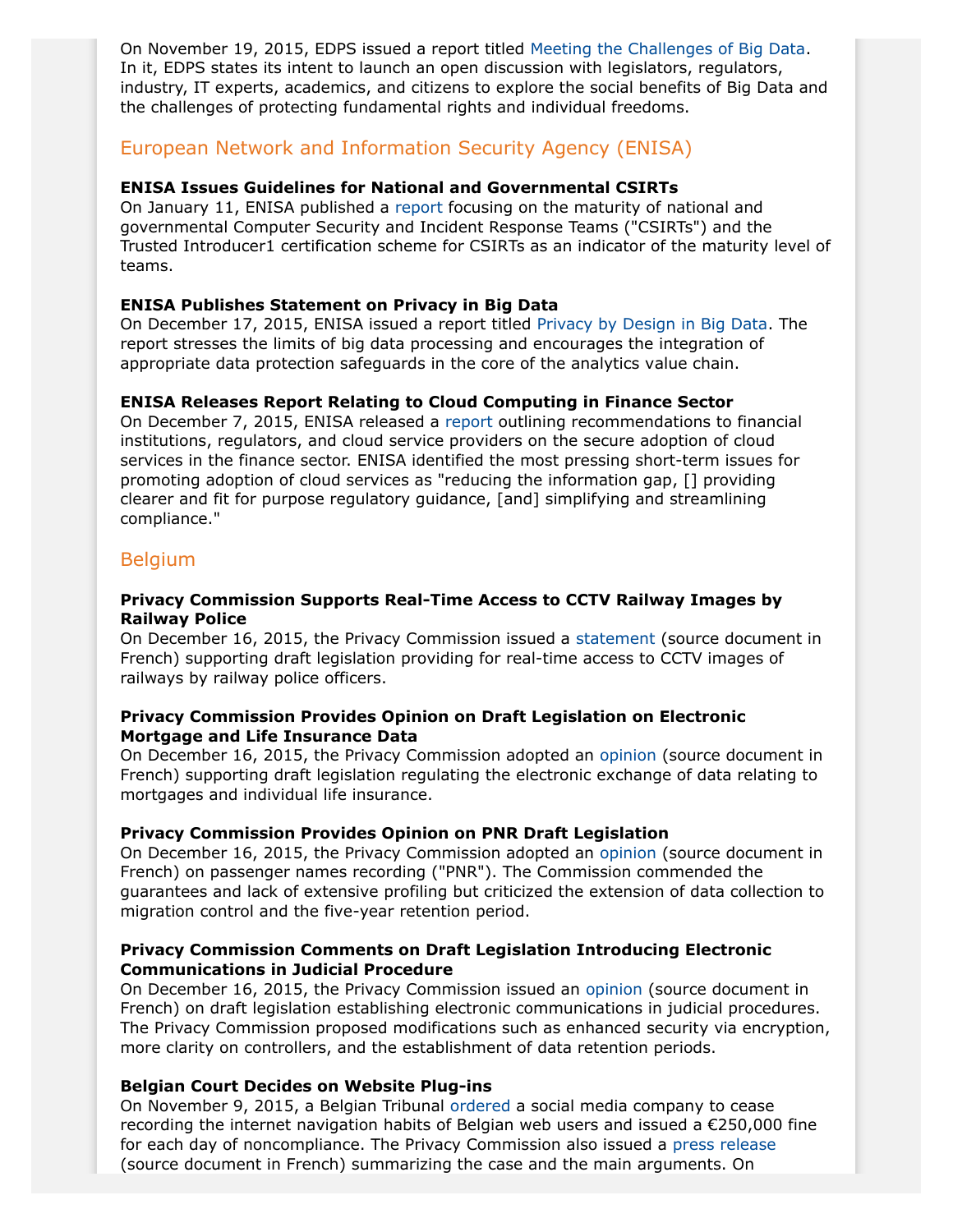December 4, 2015, a contact group composed of the Belgian, Dutch, French, and Spanish data protection authorities published a [common statement](https://www.privacycommission.be/sites/privacycommission/files/documents/Common%20statement%20FR.pdf) (source document in French) requesting the company to comply with this judgment throughout the EU territory.

# **France**

#### **Draft Legislation Contemplates Raising Penalty Amounts**

On January 22, the French National Assembly finished its first review of the [draft law for a](http://www.assemblee-nationale.fr/14/ta-pdf/3399-p.pdf) [Digital Republic](http://www.assemblee-nationale.fr/14/ta-pdf/3399-p.pdf) (source document in French). In the legislation, representatives proposed to raise penalties to a maximum of €20M or 4 percent of a company's profits for violations of applicable law.

#### **French Consumers Association Sues Toy Manufacturer Following Data Breach**

On December 23, 2015, a French consumers association [announced](http://www.larevuedudigital.com/2015/12/23/que-choisir-porte-plainte-contre-vtech-suite-au-piratage-des-coordonnees-de-2-millions-de-francais/) (source document in French) that it would file a complaint against a toy manufacturer for system vulnerabilities that allegedly led to a large-scale data breach. The manufacturer sold connected toys that allegedly collected data as children accessed the internet, and more than one million users' data was affected by the breach.

#### **French Constitutional Council Approves International Electronic Communications Surveillance Act**

On November 26, 2015, the Constitutional Council [approved](http://www.conseil-constitutionnel.fr/conseil-constitutionnel/francais/les-decisions/acces-par-date/decisions-depuis-1959/2015/2015-722-dc/decision-n-2015-722-dc-du-26-novembre-2015.146546.html) (source document in French) Article 1 of the Act on International Electronic Communications Surveillance. Article 1 modified Articles L. 854-1, L. 854-2, L. 854-5, and L. 854-9 of the French Public Security Code and amended key provisions of the Intelligence Act, which previously had been rejected by the Constitutional Council.

#### **French Conseil d'Etat Approves CNIL Sentence Issued Against Software Company**

On November 8, 2015, the Conseil d'Etat [approved the penalty](http://www.legalis.net/spip.php?page=breves-article&id_article=4811) issued by the French Data Protection Authority ("CNIL") against a consulting company for two years of noncompliance with [French data protection regulations](http://www.legalis.net/spip.php?page=breves-article&id_article=4811) (source documents in French). CNIL concluded that the company's video surveillance measures were not justified by the nature of the employees' work. CNIL further concluded that the company failed to adequately disclose surveillance information to its employees or implement measures to secure access to the video recordings.

#### **CNIL Sanctions Eyewear Store for Failing to Comply with Summons**

On November 5, 2015, CNIL [issued](http://www.cnil.fr/linstitution/actualite/article/article/defaut-de-securite-de-donnees-clients-sanction-de-50-000-EUR-a-lencontre-doptical-cente/) (source document in French) a  $\epsilon$ 50,000 fine against a company for failing to comply with data protection regulations. CNIL summoned the company to provide information on its data protection practices, and after monitoring the company for several weeks, found that it failed to implement adequate measures to protect consumer data.

# **Germany**

#### <span id="page-14-0"></span>**German Parliament Adopts Bill Strengthening Consumer Data Protection Rights**

On December 17, 2015, the German Parliament [adopted legislation](http://dip21.bundestag.de/dip21/btd/18/046/1804631.pdf) (source document in German) allowing civil claimants to enforce violations of data protection provisions protecting consumer rights (*Entwurf eines Gesetzes zur Verbesserung der zivilrechtlichen Durchsetzung von verbraucherschützenden Vorschriften des Datenschutzrechts*). Under the proposed legislation, consumer associations and other defined associations would be allowed bring collective actions for data protection violations. The new law awaits adoption by the Federal Council before taking effect.

#### **German Data Protection Authorities Audit Dating Portals**

On December 11, 2015, the German Data Protection Authorities of Bavaria, Baden-Württemberg, Berlin, and Hamburg [published](https://www.lda.bayern.de/lda/datenschutzaufsicht/lda_daten/151211%20-%20PM%20Dating-Portale%20Pruefergebnis.pdf) (source document in German) the results of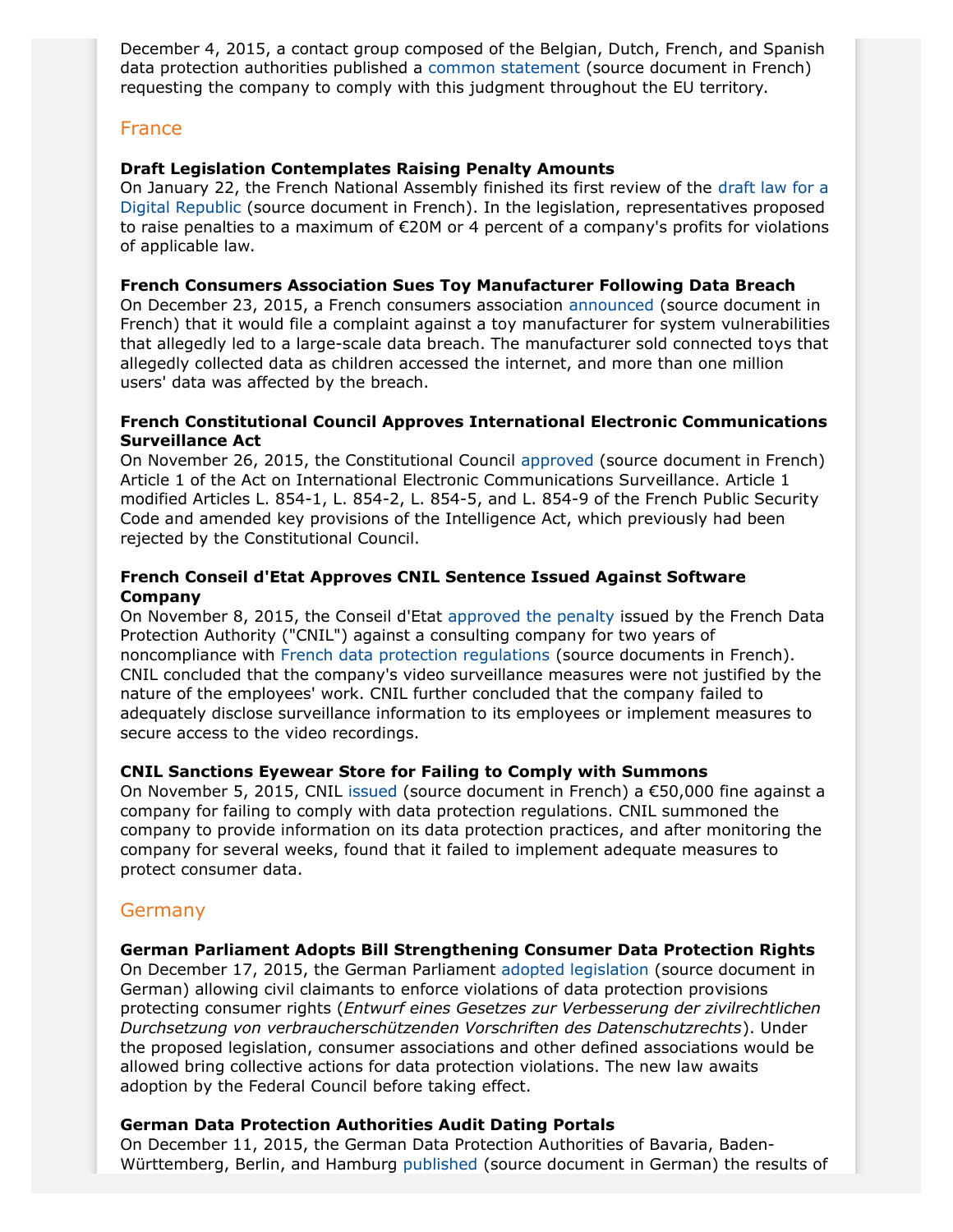a joint audit of various dating portals. The report identifies areas for data security improvements in the sites' login procedures, handling of information requests, transparency of privacy policies, user identification and age verification, and access to user communication.

#### **German Court Holds Email Provider Subject to Telecommunications Law**

On November 11, 2015, the Administrative Court of Cologne [ruled](https://www.justiz.nrw.de/nrwe/ovgs/vg_koeln/j2015/21_K_450_15_Urteil_20151111.html) (source document in German) that an email provider was subject to notification obligations under the nation's telecommunications law. The court concluded that because the provider offered a telecommunications service, it must send specific notifications to the Federal Network Agency (*Bundesnetzagentur*).

# **Italy**

#### **Italian Data Protection Authority Approves Electronic Register for Last Will and Testament**

On November 25, 2015, the Italian data protection authority ("DPA") issued an [opinion](http://garanteprivacy.it/web/guest/home/docweb/-/docweb-display/docweb/4538494) (source document in Italian) approving the communication of data to the Electronic Register for Last Will and Testament. The Ministry of Justice is charged with establishing technical rules for the transmission of last will data to ensure that adequate safeguards are provided to testators and that such data remains secret until the death of the testator.

### **Italian Data Protection Authority Orders E-Commerce Company to Cease Illicit Customer Profiling**

On November 18, 2015, the DPA issued a [decision](http://garanteprivacy.it/web/guest/home/docweb/-/docweb-display/docweb/4487559) (source document in Italian) ordering an e-commerce company to cease its illicit use of personal data belonging to more than 300,000 people. The company profiled customers' online habits, preferences, and purchase history in order to send them personalized newsletters. The DPA stated that such activity will be deemed lawful only if the company sends prior notification to the DPA and sets forth a limited retention period for the data.

# The Netherlands

# **DDPA Revokes Penalty Imposed on Social Media Company**

On January 14, the Dutch Data Protection Authority ("DDPA") [revoked the penalty](https://autoriteitpersoonsgegevens.nl/nl/nieuws/autoriteit-persoonsgegevens-last-onder-dwangsom-voor-facebook-herroepen) (source document in Dutch) imposed on a social media company for refusing to provide the DDPA with sufficient information to assist the DDPA's investigation into the applicability of the Data Protection Act.

# **Amsterdam District Court Approves Search Engine's Refusal to Delete Search Results**

On January 7, an [Amsterdam District Court denied](http://uitspraken.rechtspraak.nl/inziendocument?id=ECLI:NL:RBAMS:2015:9515) (source document in Dutch) a journalist's request to order an internet search engine to delete a search result showing a newspaper article on plagiarism committed by the journalist. In its opinion, the Court reasoned that: (i) the journalist is still active; (ii) the information in the article is relevant for the journalist's target audience; and (iii) prospective employers should be able to judge the severity of the offense committed by the journalist.

# **Amendments to Dutch Data Protection Act Take Effect**

On January 1, key amendments to the Dutch Data Protection Act took effect. These amendments included: (i) an obligation to notify the DDPA of data breaches and (ii) an increase in the [amount of the fines](https://autoriteitpersoonsgegevens.nl/sites/default/files/atoms/files/boetebeleidsregels_autoriteit_persoonsgegevens_staatscourant_2016-2043_0.pdf) (source document in Dutch) the DDPA may impose. The DDPA's [final policy rules](https://autoriteitpersoonsgegevens.nl/nl/nieuws/cbp-publiceert-beleidsregels-meldplicht-datalekken) (source document in Dutch) explain the parameter of the new notification obligations and how the DDPA will use its authority to impose fines for violations of the Act.

# **Dutch House of Representatives Examines New Computer Crime Act**

On December 28, 2015, the House of Representatives began considering a bill for a third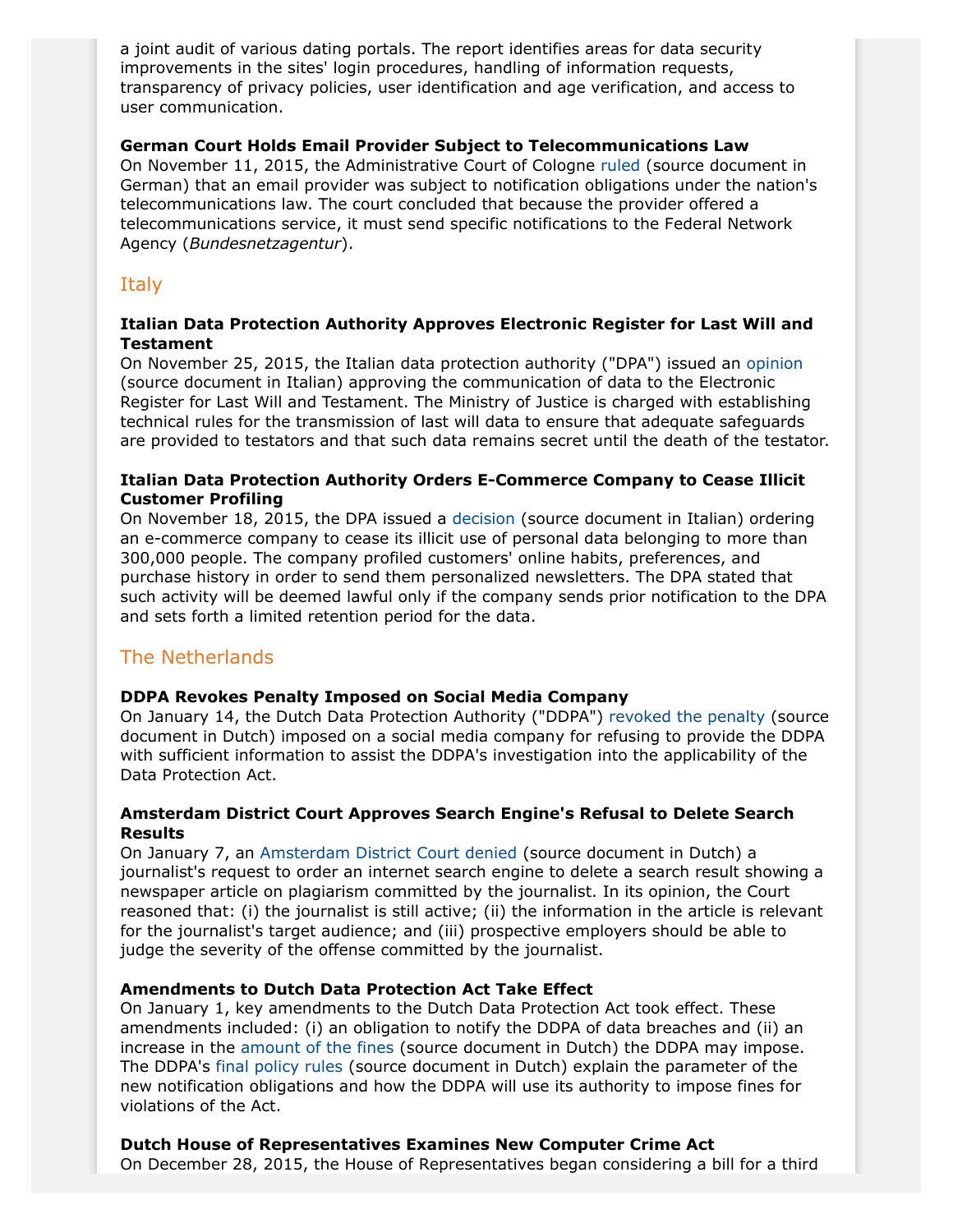[computer crime act](https://zoek.officielebekendmakingen.nl/kst-34372-2.html) (source document in Dutch). The draft legislation authorizes investigation officers to hack computers under special circumstances, allows communication service providers to render certain data inaccessible, and criminalizes the handling of data acquired through illegal wiretapping. The bill awaits approval from both the Dutch House of Representatives and Senate before taking effect.

#### **DDPA Investigates Dutch Healthcare Authority's Diagnosis Information System**

On December 17, 2015, the DDPA [began investigating](https://autoriteitpersoonsgegevens.nl/nl/nieuws/cbp-doet-onderzoek-dis-gegevens-bij-nza) (source document in Dutch) the Dutch Healthcare Authority's ("DHA") Diagnosis Information System's compliance with the data privacy requirements set forth by the DDPA. According to the DDPA, because the DHA processes sensitive personal data, it must take effective measures to reduce the linkability of a dataset with the original identity of a data subject. The DHA announced that it will stop providing data from the DIS to third parties while the investigation is ongoing.

#### **DDPA Finds WiFi-Tracking Practice Unlawful**

On December 1, 2015, the DDPA [concluded](https://autoriteitpersoonsgegevens.nl/nl/nieuws/cbp-wifi-tracking-rond-winkels-strijd-met-de-wet) (source document in Dutch) that a company violated data protection regulations by gathering excessive WiFi-tracking location data from mobile devices of store visitors without consent. Following the investigation's results, the company stated it had taken measures to mitigate the excessive data collection.

# Spain

#### **SDPA Updates European DPAs on Search Engine's Development of Privacy Policies**

On January 11, the Spanish Data Protection Agency ("SDPA") [informed](http://www.agpd.es/portalwebAGPD/revista_prensa/revista_prensa/2016/notas_prensa/news/2016_01_11-ides-idphp.php) (source document in Spanish) other European data protection authorities about the changes a search engine has implemented to its privacy policies. In light of recent actions against the search engine, the SDPA has been monitoring the search engine's policies with respect to individual information, consent, and exercise of privacy rights.

#### **SDPA to Collaborate with Counsels of Consumers and Users**

On December 14, 2015, the SDPA and the Council of Consumers and Users signed a [collaboration agreement](http://www.agpd.es/portalwebAGPD/revista_prensa/revista_prensa/2016/notas_prensa/news/2016_01_11-ides-idphp.php) (source document in Spanish) establishing protocols for the processing of personal data used in irregular services contracting.

# **SDPA Publishes Report on Video Surveillance in Schools**

On December 11, 2015, the SDPA released a [report](http://www.agpd.es/portalwebAGPD/canaldocumentacion/informes_juridicos/common/pdf_destacados/2014-0475_Sistema-de-videovigilancia-en-guarder-ii-a-para-control-laboral.pdf) (source document in Spanish) issuing recommendations on the use of video surveillance in school centers. The SDPA discussed the need for video surveillance for security purposes but recommended limitations such as a 10-day preservation period, restricted access policies, and alignment with the Spanish data protection regulations.

# **SDPA Comments on Right to Be Forgotten**

In December 2015, the SDPA published [recommendations](http://www.agpd.es/portalwebAGPD/CanalDelCiudadano/derecho_olvido/index-ides-idphp.php) (source document in Spanish) on the right to be forgotten. The SDPA noted the right to limit the universal distribution of general search engines when the information is obsolete or has no relevance or public interest, even if the original publication is legitimate.

# **SDPA Publishes 2015–2019 Strategic Plan**

On November 20, 2015, the SDPA published its [Strategic Plan 2015–2019](http://www.agpd.es/portalwebAGPD/revista_prensa/revista_prensa/2015/notas_prensa/news/2015_10_15-ides-idphp.php) (source document in Spanish), which targeted efficiency and optimization of data protection frameworks, alignment with the new European data protection regulations, and annual publications of compliance.

# **Spanish Supreme Court Rules on Right to Be Forgotten**

On November 15, 2015, the Spanish Supreme Court [ordered](http://www.poderjudicial.es/search/doAction?action=contentpdf&databasematch=TS&reference=7494889&links=derecho%20al%20olvido%20%22545%2F2015%22&optimize=20151019&publicinterface=true) (source document in Spanish) a search engine to take down certain search results of two persons convicted for smuggling in 1985. Because the first search yielded an old newspaper article about the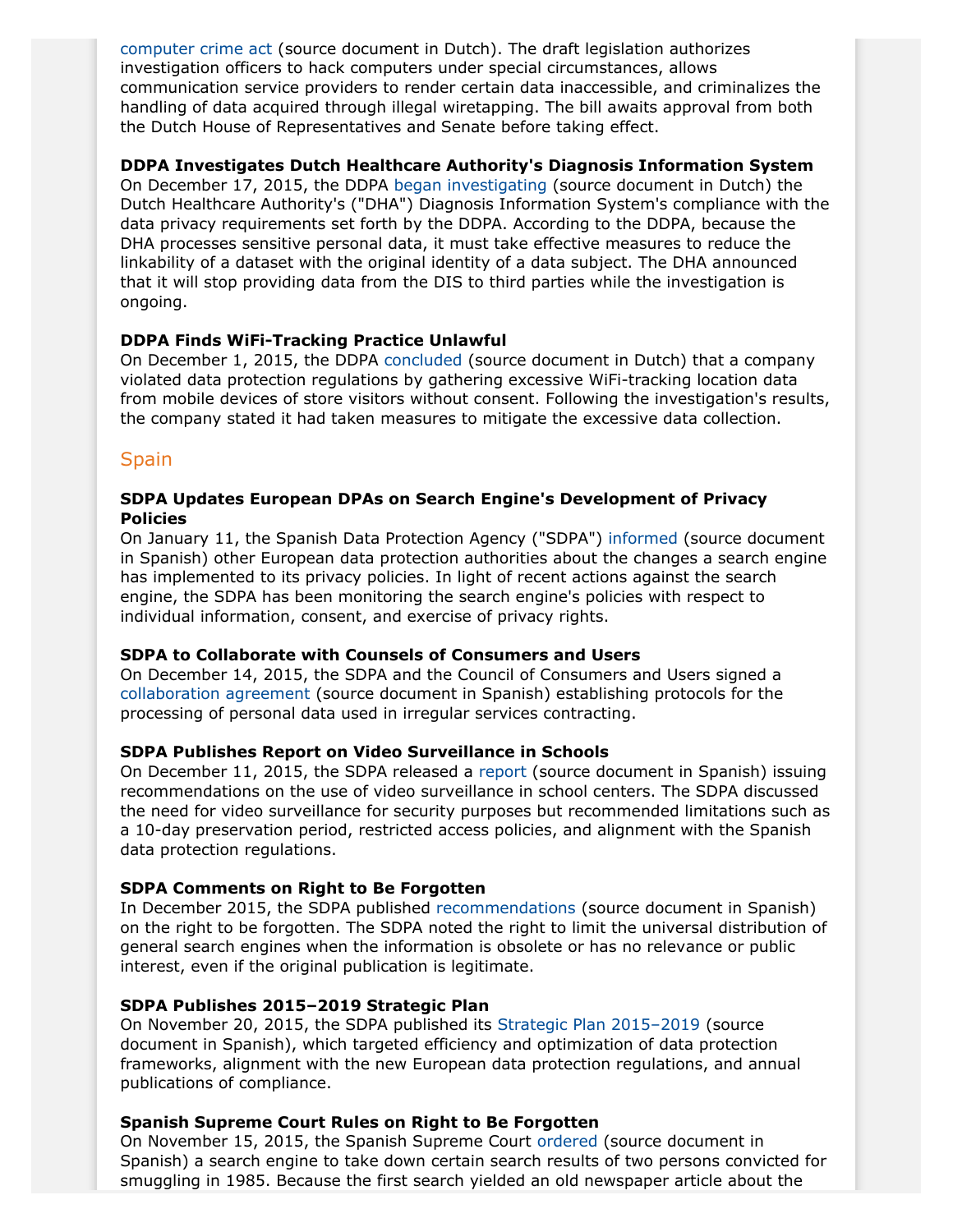crime, the Court ruled that the data was no longer adequate for its original purpose and infringed on privacy rights. The Court also distinguished the duties of newspaper libraries, which do not have the duty to remove any information but do have a duty to prevent such information from appearing on search engines.

#### **Spanish Court Rejects Blacklisting of Workers**

On November 12, 2015, the Spanish Supreme Court [prohibited](http://www.poderjudicial.es/search/doAction?action=contentpdf&databasematch=TS&reference=7527471&links=%22899%2F2014%22&optimize=20151120&publicinterface=true) (source document in Spanish) the maintenance and transfer of files blacklisting workers. The Court explained that transfers of such data among employers would infringe on the fundamental privacy rights of employees because the data would be shared without their consent and without any applicable legal exceptions.

# United Kingdom

#### **UK Government Proposes Crackdown on Nuisance Calls**

On January 12, the UK government [initiated a consultation](https://www.gov.uk/government/news/crackdown-on-nuisance-calls-to-make-marketing-companies-display-caller-id) period for proposals to require direct marketing companies to implement call line identification for marketing calls.

#### **ICO Calls for Stricter Sentences for Data Thieves**

On January 11, the Information Commissioner ("ICO") [issued a statement](https://ico.org.uk/about-the-ico/news-and-events/news-and-blogs/2016/01/information-commissioner-repeats-call-for-stronger-sentences-for-data-thieves/) calling for tougher sentences against people convicted of stealing personal data. Citing an incident in which a car rental employee sold almost 28,000 customers' records for £5,000 and was fined only £1,000, the ICO stated that he would like to "see the courts given more options: suspended sentences, community service, and even prison in the most serious cases."

#### **ICO Signals More Fines for Companies Making Nuisance Calls**

In 2015, the ICO, in response to more than 170,000 complaints, [imposed](https://ico.org.uk/about-the-ico/news-and-events/news-and-blogs/2015/12/nuisance-call-companies-warned-to-expect-more-fines-in-2016) more than a million pounds in penalties on companies making nuisance calls and text messages. The ICO has indicated that he will take a similarly active approach to enforcement in 2016.

*The following Jones Day attorneys contributed to this section: Paloma Bru, Laurent De Muyter, Olivier Haas, Bastiaan Kout, Ted Kroke, Jonathon Little, Selma Olthof, and Undine von Diemar.*

[Return to Top]

# <span id="page-17-0"></span>**Asia**

# People's Republic of China

#### **China Passes Anti-Terrorism Law with Cybersecurity Provisions**

On December 27, 2015, China's legislature adopted a new anti-terrorism law with several data privacy and cybersecurity provisions. Notably, in connection with state terrorism investigations, internet service providers must provide their encryption keys to state authorities and must require the real name registration of all users of their websites. The law also provides for stricter oversight of Chinese internet sites with content monitoring and reporting obligations.

# Hong Kong

#### **PCPD Reports Need for Stronger Protection and Enforcement in 2016**

On January 26, the Office of the Privacy Commissioner for Personal Data ("PCPD") [reported](https://www.pcpd.org.hk/english/news_events/media_statements/press_20160126a.html) that it received a record number of complaints in 2015. Although the number of enforcement actions dropped in 2015 compared to 2014, several more cases were referred to the police for criminal investigation and prosecution. In the report, the PCPD Commissioner urged "all businesses and organizations to ensure the proper handling and disposal of personal data collected, and to take all practical steps to safeguard personal data from unauthorized or accidental access, processing, erasure, loss or use."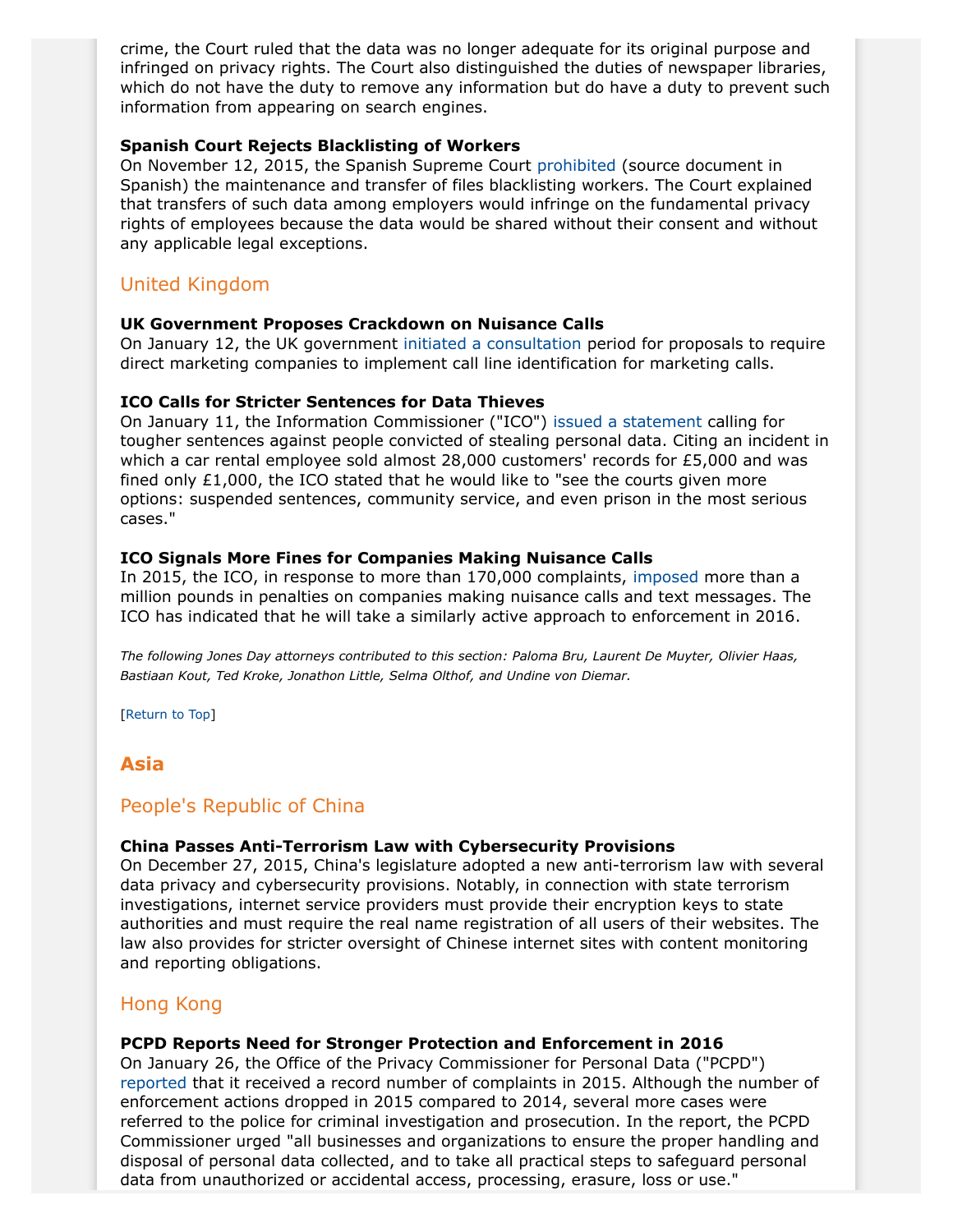### **Hong Kong Court Convicts and Fines Individual for Providing Data for Use in Direct Marketing**

On December 30, 2015, the PCPD [reported](https://www.pcpd.org.hk/english/news_events/media_statements/press_20151230.html) the convictions and fines against an individual who gave personal data to a third party for direct marketing purposes. According to the complaint initially filed with PCPD, the defendant obtained the complainant's information at a social function and handed it to a third party who later attempted to sell insurance services to the complainant. The individual was fined HK\$5,000.

#### **PCPD Investigates Security Vulnerability of Town Website**

On December 23, 2015, the PCPD [announced](https://www.pcpd.org.hk/english/news_events/media_statements/press_20151223.html) an investigation into SanrioTown website's security vulnerability that could have exposed the personal data of up to 3.3 million people. Compromised data includes name, email address, date of birth, and encrypted password.

#### **PCPD Investigates Data Leakage Incident**

On December 1, 2015, the PCPD initiated an [investigation](https://www.pcpd.org.hk/english/news_events/media_statements/press_20151201c.html) into a data leakage incident involving a children's toy company. Although not required to report data leaks, the company voluntarily disclosed the incident to the PCPD and informed the agency that it may have exposed five million customer accounts. The PCPD is still investigating whether the company had adequate safeguards in place.

# Japan

#### **Japan Amends Personal Information Protection Act and Reorganizes Specific Personal Information Protection Commission**

On January 1, the [amendments](http://www.kantei.go.jp/jp/singi/it2/pd/pdf/houritu_riyu.pdf) (source document in Japanese) to the Law to Amend Personal Information Protection Act and the Act on the Use of Numbers to Identify a Specific Individual in the Administrative Procedure partially took effect. Effective the same day, the Specific Personal Information Protection Commission was reorganized and renamed the [Personal Information Protection Commission](http://www.ppc.go.jp/en/) ("PIPC"). Once the amendments take full effect in 2018, the PIPC will function as the Privacy Commissioner responsible for enforcing the My Number Act (Japanese social security number law) and implementing the various guidelines implemented by the amendment.

#### <span id="page-18-0"></span>**Japanese Government Issues Cybersecurity Guidelines**

On December 28, 2015, the Ministry of Economy, Trade and Industry of Japan ("METI"), in collaboration with Information-Technology Promotion Agency, published the [Cybersecurity](http://www.meti.go.jp/press/2015/12/20151228002/20151228002-2.pdf) [Management Guidelines](http://www.meti.go.jp/press/2015/12/20151228002/20151228002-2.pdf) (source document in Japanese). In response to growing concerns about cyber attacks against private companies, METI prepared guidance for company management on establishing security measures and investing in IT security systems. The guidelines set forth three principles and 10 important items, including the appointment of a Chief Information Security Officer and the creation of a security and disclosure policy in the event of a data breach.

# Taiwan

#### **Taiwan Office of President Amends Personal Information Protection Act**

On December 30, 2015, Taiwan's Office of the President set forth [amendments](http://www.president.gov.tw/PORTALS/0/BULLETINS/PAPER/PDF/7226-42.PDF) (source document in Mandarin) to the nation's Personal Information Protection Act. These changes include additional consent and protection rules for collecting and processing "special" personal information, modification to the notification requirements for data processors, and the removal of imprisonment as a potential penalty for violations. The changes will take effect before April 2016.

*The following Jones Day attorneys contributed to this section: Li-Jung Huang, Michiru Takahashi, and Richard Zeng.*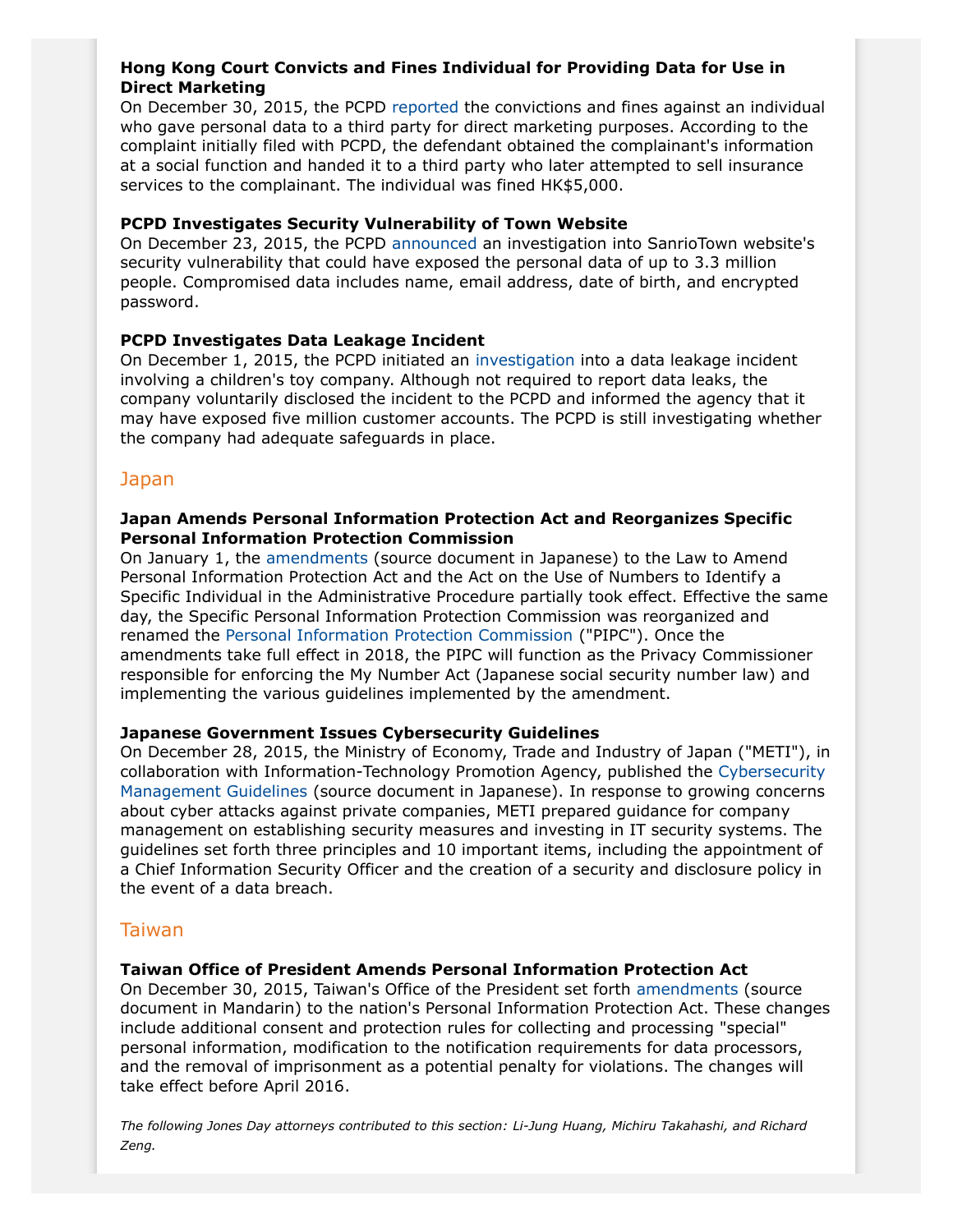# <span id="page-19-0"></span>**Australia**

#### <span id="page-19-2"></span>**Mandatory Data Breach Notification Bill Open for Public Comment**

In early 2016, the Australian government invited submissions on [proposed legislation](https://www.ag.gov.au/consultations/pages/serious-data-breach-notification.aspx) that would require mandatory notification of a data breach to the Office of the Australian Information Commissioner ("OAIC"). Currently, data breach notification to the OAIC is voluntary except for special circumstances, such as breaches involving medical records. As proposed, the legislation would require notification in any instance of a loss or misuse of personal information creating a risk of serious harm to affected individuals.

*The following Jones Day attorneys contributed to the Australia section: Adam Salter, Peter Brabant, and Nicola Walker.*

[Return to Top]

# <span id="page-19-1"></span>**Jones Day Cybersecurity, Privacy, and Data Protection Lawyers**

[Emmanuel G. Baud](http://www.jonesday.com/ebaud) Paris

[Walter W. Davis](http://www.jonesday.com/wwdavis) Atlanta

[Karen P. Hewitt](http://www.jonesday.com/kphewitt) San Diego

[Jeffrey L. Kapp](http://www.jonesday.com/jlkapp) Cleveland

[Kevin D. Lyles](http://www.jonesday.com/kdlyles) Columbus

[Jason McDonell](http://www.jonesday.com/jmcdonell) San Francisco

[Caroline N. Mitchell](http://www.jonesday.com/cnmitchell) San Francisco

[Jeff Rabkin](http://www.jonesday.com/jrabkin) San Francisco

[Cristiana Spontoni](http://www.jonesday.com/cspontoni) Brussels

[Undine von Diemar](http://www.jonesday.com/uvondiemar) Munich

[Jay Johnson](http://www.jonesday.com/jjohnson) Dallas

[Michael G. Morgan](http://www.jonesday.com/mgmorgan) Los Angeles

[Nigel Chin](http://www.jonesday.com/nchin) Singapore [Scott A. Edelstein](http://www.jonesday.com/sedelstein) Washington/Los Angeles

[Wolfgang G. Buchner](http://www.jonesday.com/wbuechner)

[John E. Iole](http://www.jonesday.com/jeiole/) Pittsburgh

Munich

[J. Todd Kennard](http://www.jonesday.com/jtkennard) Columbus

[John M. Majoras](http://www.jonesday.com/jmmajoras) Columbus/Washington

[Carmen G. McLean](http://www.jonesday.com/cgmclean) Washington

[Matthew D. Orwig](http://www.jonesday.com/morwig) Dallas/Houston

[Elizabeth A. Robertson](http://www.jonesday.com/erobertson) London

[Michiru Takahashi](http://www.jonesday.com/mtakahashi) Tokyo

#### [Toru Yamada](http://www.jonesday.com/tyamada) Tokyo

[Guillermo E. Larrea](http://www.jonesday.com/glarrea) Mexico City

[Sergei Volfson](http://www.jonesday.com/svolfson) Moscow

[Christopher S. Cogburn](http://www.jonesday.com/ccogburn) Atlanta

[Shawn Cleveland](http://www.jonesday.com/scleveland) Dallas

[Timothy P. Fraelich](http://www.jonesday.com/tfraelich)

[Robert W. Kantner](http://www.jonesday.com/rwkantner)

[Ted-Philip Kroke](http://www.jonesday.com/tkroke) Frankfurt

[Daniel J. McLoon](http://www.jonesday.com/djmcloon) Los Angeles

[Mauricio F. Paez](http://www.jonesday.com/mfpaez) New York

[Adam Salter](http://www.jonesday.com/asalter) Sydney

[Rhys Thomas](http://www.jonesday.com/rethomas) London

Atlanta

Cleveland

Dallas

Atlanta

Dallas

[James A. Cox](http://www.jonesday.com/jacox)

[Joshua L. Fuchs](http://www.jonesday.com/jlfuchs) Houston

[Elena Kaplan](http://www.jonesday.com/ekaplan) Atlanta

[Jonathan Little](http://www.jonesday.com/jrlittle) London

[Kristen P. McDonald](http://www.jonesday.com/kmcdonald) Atlanta

Chicago

Silicon Valley

[Michael W. Vella](http://www.jonesday.com/mvella) Shanghai

[Paloma Bru](http://www.jonesday.com/pbru)

[Margaret I. Lyle](http://www.jonesday.com/milyle)

Taipei

[Adrian Garcia](http://www.jonesday.com/agarcia) Dallas

Atlanta

Todd [S. McClelland](http://www.jonesday.com/tmcclelland)

[Janine C. Metcalf](http://www.jonesday.com/jmetcalf)

[Chaka M. Patterson](http://www.jonesday.com/cpatterson)

[Gregory P. Silberman](http://www.jonesday.com/gpsilberman)

Madrid

Dallas

[Po-Chien Chen](http://www.jonesday.com/pochienchen)

# [Sidney R. Brown](http://www.jonesday.com/srbrown)

#### [Christopher J. Lopata](http://www.jonesday.com/cjlopata) New York

[Olivier Haas](http://www.jonesday.com/ohaas) Paris

Brussels

[Laurent De Muyter](http://www.jonesday.com/ldemuyter)